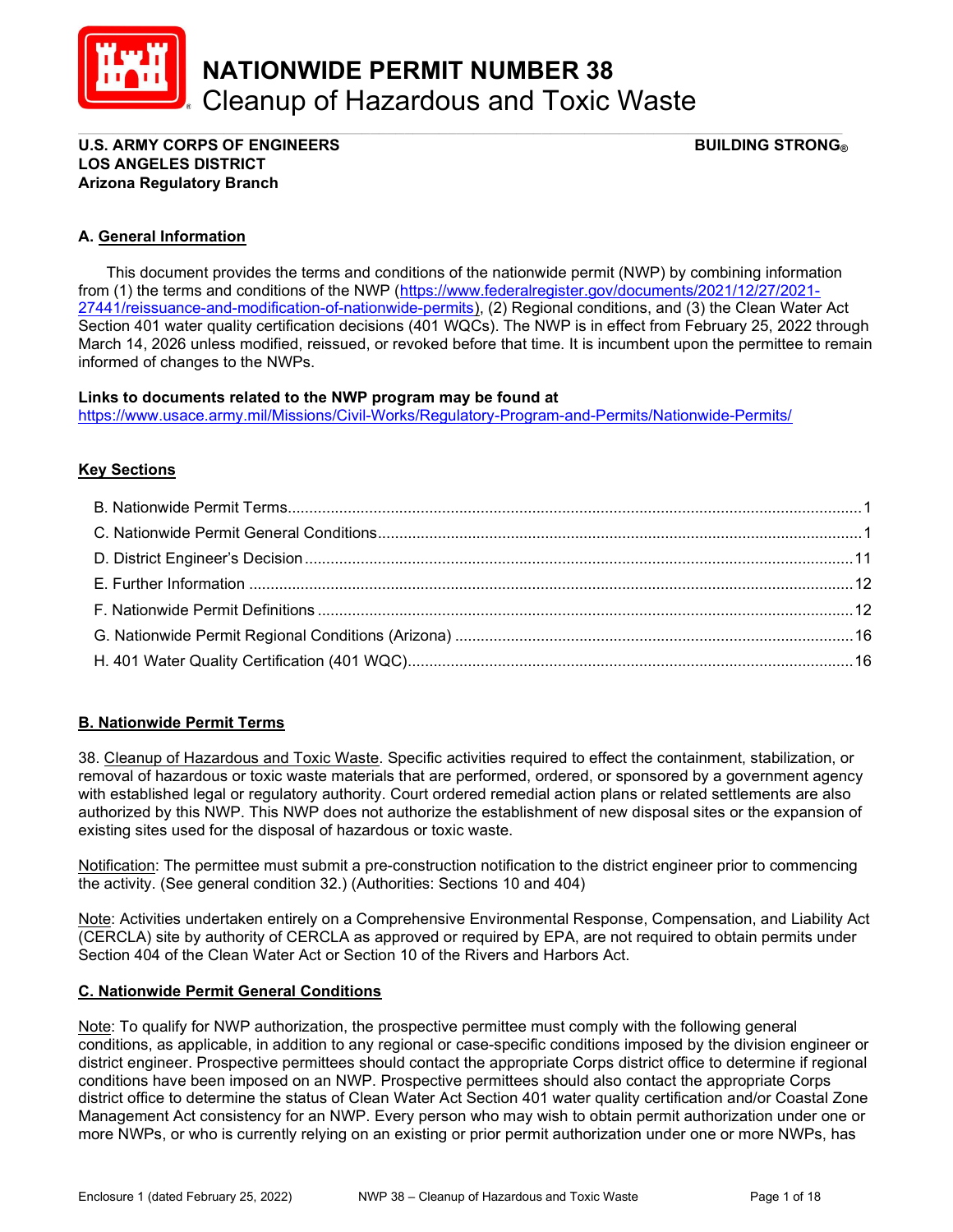been and is on notice that all of the provisions of 33 CFR 330.1 through 330.6 apply to every NWP authorization. Note especially 33 CFR 330.5 relating to the modification, suspension, or revocation of any NWP authorization.

1. Navigation. (a) No activity may cause more than a minimal adverse effect on navigation.

(b) Any safety lights and signals prescribed by the U.S. Coast Guard, through regulations or otherwise, must be installed and maintained at the permittee's expense on authorized facilities in navigable waters of the United States.

(c) The permittee understands and agrees that, if future operations by the United States require the removal, relocation, or other alteration, of the structure or work herein authorized, or if, in the opinion of the Secretary of the Army or his or her authorized representative, said structure or work shall cause unreasonable obstruction to the free navigation of the navigable waters, the permittee will be required, upon due notice from the Corps of Engineers, to remove, relocate, or alter the structural work or obstructions caused thereby, without expense to the United States. No claim shall be made against the United States on account of any such removal or alteration.

2. Aquatic Life Movements. No activity may substantially disrupt the necessary life cycle movements of those species of aquatic life indigenous to the waterbody, including those species that normally migrate through the area, unless the activity's primary purpose is to impound water. All permanent and temporary crossings of waterbodies shall be suitably culverted, bridged, or otherwise designed and constructed to maintain low flows to sustain the movement of those aquatic species. If a bottomless culvert cannot be used, then the crossing should be designed and constructed to minimize adverse effects to aquatic life movements.

**3. Spawning Areas.** Activities in spawning areas during spawning seasons must be avoided to the maximum extent practicable. Activities that result in the physical destruction (e.g., through excavation, fill, or downstream smothering by substantial turbidity) of an important spawning area are not authorized.

4. Migratory Bird Breeding Areas. Activities in waters of the United States that serve as breeding areas for migratory birds must be avoided to the maximum extent practicable.

5. Shellfish Beds. No activity may occur in areas of concentrated shellfish populations, unless the activity is directly related to a shellfish harvesting activity authorized by NWPs 4 and 48, or is a shellfish seeding or habitat restoration activity authorized by NWP 27.

6. Suitable Material. No activity may use unsuitable material (e.g., trash, debris, car bodies, asphalt, etc.). Material used for construction or discharged must be free from toxic pollutants in toxic amounts (see section 307 of the Clean Water Act).

7. Water Supply Intakes. No activity may occur in the proximity of a public water supply intake, except where the activity is for the repair or improvement of public water supply intake structures or adjacent bank stabilization.

8. Adverse Effects From Impoundments. If the activity creates an impoundment of water, adverse effects to the aquatic system due to accelerating the passage of water, and/or restricting its flow must be minimized to the maximum extent practicable.

9. Management of Water Flows. To the maximum extent practicable, the pre-construction course, condition, capacity, and location of open waters must be maintained for each activity, including stream channelization, storm water management activities, and temporary and permanent road crossings, except as provided below. The activity must be constructed to withstand expected high flows. The activity must not restrict or impede the passage of normal or high flows, unless the primary purpose of the activity is to impound water or manage high flows. The activity may alter the pre-construction course, condition, capacity, and location of open waters if it benefits the aquatic environment (e.g., stream restoration or relocation activities).

10. Fills Within 100-Year Floodplains. The activity must comply with applicable FEMA-approved state or local floodplain management requirements.

11. Equipment. Heavy equipment working in wetlands or mudflats must be placed on mats, or other measures must be taken to minimize soil disturbance.

12. Soil Erosion and Sediment Controls. Appropriate soil erosion and sediment controls must be used and maintained in effective operating condition during construction, and all exposed soil and other fills, as well as any work below the ordinary high water mark or high tide line, must be permanently stabilized at the earliest practicable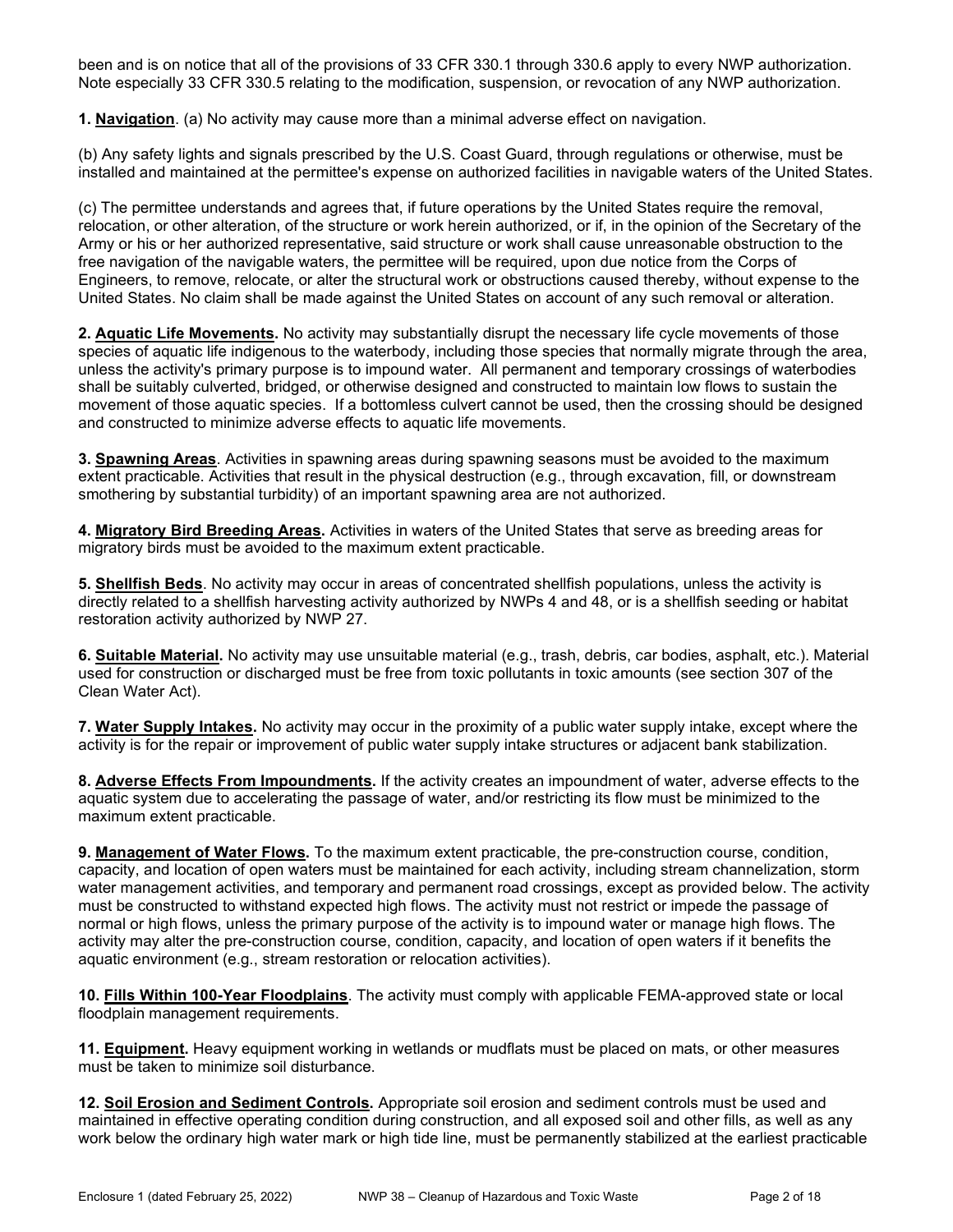date. Permittees are encouraged to perform work within waters of the United States during periods of low-flow or no-flow, or during low tides.

13. Removal of Temporary Structures and Fills. Temporary structures must be removed, to the maximum extent practicable, after their use has been discontinued. Temporary fills must be removed in their entirety and the affected areas returned to pre-construction elevations. The affected areas must be revegetated, as appropriate.

14. Proper Maintenance. Any authorized structure or fill shall be properly maintained, including maintenance to ensure public safety and compliance with applicable NWP general conditions, as well as any activity-specific conditions added by the district engineer to an NWP authorization.

15. Single and Complete Project. The activity must be a single and complete project. The same NWP cannot be used more than once for the same single and complete project.

16. Wild and Scenic Rivers. (a) No NWP activity may occur in a component of the National Wild and Scenic River System, or in a river officially designated by Congress as a "study river" for possible inclusion in the system while the river is in an official study status, unless the appropriate Federal agency with direct management responsibility for such river, has determined in writing that the proposed activity will not adversely affect the Wild and Scenic River designation or study status.

(b) If a proposed NWP activity will occur in a component of the National Wild and Scenic River System, or in a river officially designated by Congress as a "study river" for possible inclusion in the system while the river is in an official study status, the permittee must submit a pre-construction notification (see general condition 32). The district engineer will coordinate the PCN with the Federal agency with direct management responsibility for that river. Permittees shall not begin the NWP activity until notified by the district engineer that the Federal agency with direct management responsibility for that river has determined in writing that the proposed NWP activity will not adversely affect the Wild and Scenic River designation or study status.

(c) Information on Wild and Scenic Rivers may be obtained from the appropriate Federal land management agency responsible for the designated Wild and Scenic River or study river (e.g., National Park Service, U.S. Forest Service, Bureau of Land Management, U.S. Fish and Wildlife Service). Information on these rivers is also available at: http://www.rivers.gov/.

17. Tribal Rights. No activity or its operation may impair reserved tribal rights, including, but not limited to, reserved water rights and treaty fishing and hunting rights.

18. Endangered Species. (a) No activity is authorized under any NWP which is likely to directly or indirectly jeopardize the continued existence of a threatened or endangered species or a species proposed for such designation, as identified under the Federal Endangered Species Act (ESA), or which will directly or indirectly destroy or adversely modify designated critical habitat or critical habitat proposed for such designation. No activity is authorized under any NWP which "may affect" a listed species or critical habitat, unless ESA section 7 consultation addressing the consequences of the proposed activity on listed species or critical habitat has been completed. See 50 CFR 402.02 for the definition of "effects of the action" for the purposes of ESA section 7 consultation, as well as 50 CFR 402.17, which provides further explanation under ESA section 7 regarding "activities that are reasonably certain to occur" and "consequences caused by the proposed action."

(b) Federal agencies should follow their own procedures for complying with the requirements of the ESA (see 33 CFR 330.4(f)(1)). If pre-construction notification is required for the proposed activity, the Federal permittee must provide the district engineer with the appropriate documentation to demonstrate compliance with those requirements. The district engineer will verify that the appropriate documentation has been submitted. If the appropriate documentation has not been submitted, additional ESA section 7 consultation may be necessary for the activity and the respective federal agency would be responsible for fulfilling its obligation under section 7 of the ESA.

(c) Non-federal permittees must submit a pre-construction notification to the district engineer if any listed species (or species proposed for listing) or designated critical habitat (or critical habitat proposed such designation) might be affected or is in the vicinity of the activity, or if the activity is located in designated critical habitat or critical habitat proposed for such designation, and shall not begin work on the activity until notified by the district engineer that the requirements of the ESA have been satisfied and that the activity is authorized. For activities that might affect Federally-listed endangered or threatened species (or species proposed for listing) or designated critical habitat (or critical habitat proposed for such designation), the pre-construction notification must include the name(s) of the endangered or threatened species (or species proposed for listing) that might be affected by the proposed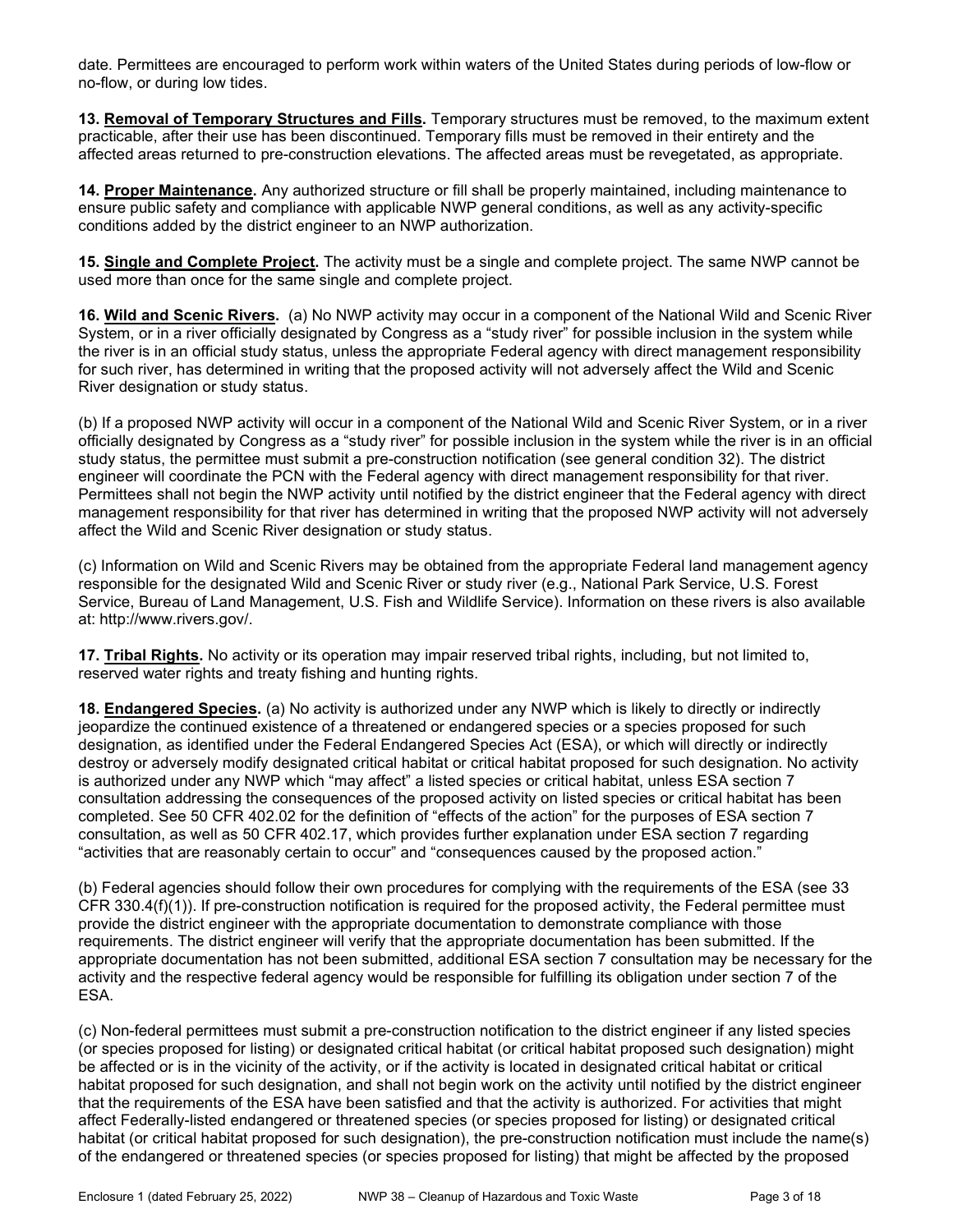activity or that utilize the designated critical habitat (or critical habitat proposed for such designation) that might be affected by the proposed activity. The district engineer will determine whether the proposed activity "may affect" or will have "no effect" to listed species and designated critical habitat and will notify the non-Federal applicant of the Corps' determination within 45 days of receipt of a complete pre-construction notification. For activities where the non-Federal applicant has identified listed species (or species proposed for listing) or designated critical habitat (or critical habitat proposed for such designation) that might be affected or is in the vicinity of the activity, and has so notified the Corps, the applicant shall not begin work until the Corps has provided notification that the proposed activity will have "no effect" on listed species (or species proposed for listing or designated critical habitat (or critical habitat proposed for such designation), or until ESA section 7 consultation or conference has been completed. If the non-Federal applicant has not heard back from the Corps within 45 days, the applicant must still wait for notification from the Corps.

(d) As a result of formal or informal consultation or conference with the FWS or NMFS the district engineer may add species-specific permit conditions to the NWPs.

(e) Authorization of an activity by an NWP does not authorize the "take" of a threatened or endangered species as defined under the ESA. In the absence of separate authorization (e.g., an ESA Section 10 Permit, a Biological Opinion with "incidental take" provisions, etc.) from the FWS or the NMFS, the Endangered Species Act prohibits any person subject to the jurisdiction of the United States to take a listed species, where "take" means to harass, harm, pursue, hunt, shoot, wound, kill, trap, capture, or collect, or to attempt to engage in any such conduct. The word "harm" in the definition of "take'' means an act which actually kills or injures wildlife. Such an act may include significant habitat modification or degradation where it actually kills or injures wildlife by significantly impairing essential behavioral patterns, including breeding, feeding or sheltering.

(f) If the non-federal permittee has a valid ESA section  $10(a)(1)(B)$  incidental take permit with an approved Habitat Conservation Plan for a project or a group of projects that includes the proposed NWP activity, the non-federal applicant should provide a copy of that ESA section  $10(a)(1)(B)$  permit with the PCN required by paragraph (c) of this general condition. The district engineer will coordinate with the agency that issued the ESA section 10(a)(1)(B) permit to determine whether the proposed NWP activity and the associated incidental take were considered in the internal ESA section 7 consultation conducted for the ESA section 10(a)(1)(B) permit. If that coordination results in concurrence from the agency that the proposed NWP activity and the associated incidental take were considered in the internal ESA section 7 consultation for the ESA section 10(a)(1)(B) permit, the district engineer does not need to conduct a separate ESA section 7 consultation for the proposed NWP activity. The district engineer will notify the non-federal applicant within 45 days of receipt of a complete pre-construction notification whether the ESA section 10(a)(1)(B) permit covers the proposed NWP activity or whether additional ESA section 7 consultation is required.

(g) Information on the location of threatened and endangered species and their critical habitat can be obtained directly from the offices of the FWS and NMFS or their world wide web pages at http://www.fws.gov/ or http://www.fws.gov/ipac and http://www.nmfs.noaa.gov/pr/species/esa/ respectively.

19. Migratory Birds and Bald and Golden Eagles. The permittee is responsible for ensuring that an action authorized by an NWP complies with the Migratory Bird Treaty Act and the Bald and Golden Eagle Protection Act. The permittee is responsible for contacting the appropriate local office of the U.S. Fish and Wildlife Service to determine what measures, if any, are necessary or appropriate to reduce adverse effects to migratory birds or eagles, including whether "incidental take" permits are necessary and available under the Migratory Bird Treaty Act or Bald and Golden Eagle Protection Act for a particular activity.

20. Historic Properties. (a) No activity is authorized under any NWP which may have the potential to cause effects to properties listed, or eligible for listing, in the National Register of Historic Places until the requirements of Section 106 of the National Historic Preservation Act (NHPA) have been satisfied.

(b) Federal permittees should follow their own procedures for complying with the requirements of section 106 of the National Historic Preservation Act (see 33 CFR 330.4(g)(1)). If pre-construction notification is required for the proposed NWP activity, the Federal permittee must provide the district engineer with the appropriate documentation to demonstrate compliance with those requirements. The district engineer will verify that the appropriate documentation has been submitted. If the appropriate documentation is not submitted, then additional consultation under section 106 may be necessary. The respective federal agency is responsible for fulfilling its obligation to comply with section 106.

(c) Non-federal permittees must submit a pre-construction notification to the district engineer if the NWP activity might have the potential to cause effects to any historic properties listed on, determined to be eligible for listing on,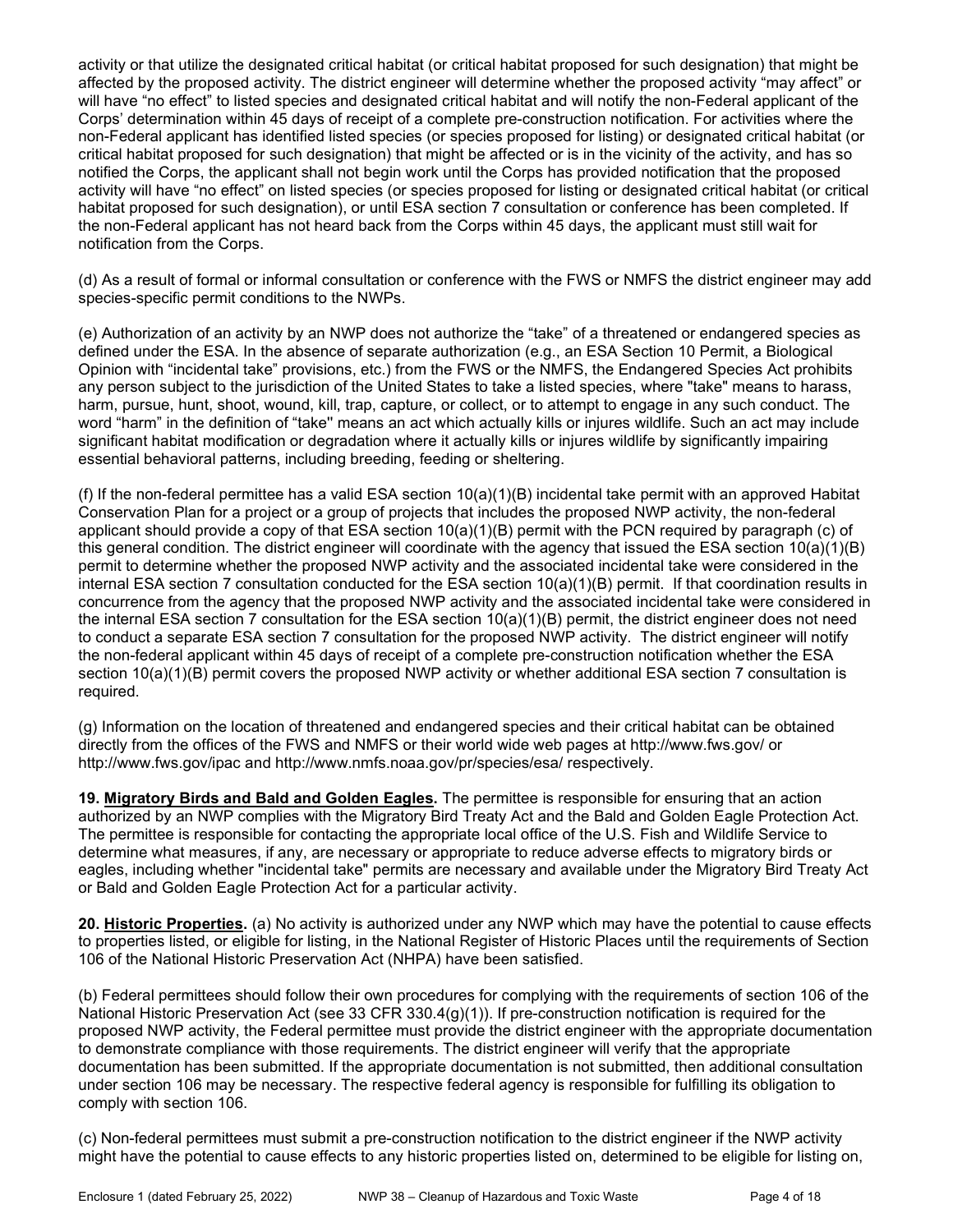or potentially eligible for listing on the National Register of Historic Places, including previously unidentified properties. For such activities, the pre-construction notification must state which historic properties might have the potential to be affected by the proposed NWP activity or include a vicinity map indicating the location of the historic properties or the potential for the presence of historic properties. Assistance regarding information on the location of, or potential for, the presence of historic properties can be sought from the State Historic Preservation Officer, Tribal Historic Preservation Officer, or designated tribal representative, as appropriate, and the National Register of Historic Places (see 33 CFR 330.4(g)). When reviewing pre-construction notifications, district engineers will comply with the current procedures for addressing the requirements of section 106 of the National Historic Preservation Act. The district engineer shall make a reasonable and good faith effort to carry out appropriate identification efforts commensurate with potential impacts, which may include background research, consultation, oral history interviews, sample field investigation, and/or field survey. Based on the information submitted in the PCN and these identification efforts, the district engineer shall determine whether the proposed NWP activity has the potential to cause effects on the historic properties. Section 106 consultation is not required when the district engineer determines that the activity does not have the potential to cause effects on historic properties (see 36 CFR 800.3(a)). Section 106 consultation is required when the district engineer determines that the activity has the potential to cause effects on historic properties. The district engineer will conduct consultation with consulting parties identified under 36 CFR 800.2(c) when he or she makes any of the following effect determinations for the purposes of section 106 of the NHPA: no historic properties affected, no adverse effect, or adverse effect.

(d) Where the non-Federal applicant has identified historic properties on which the proposed NWP activity might have the potential to cause effects and has so notified the Corps, the non-Federal applicant shall not begin the activity until notified by the district engineer either that the activity has no potential to cause effects to historic properties or that NHPA section 106 consultation has been completed. For non-federal permittees, the district engineer will notify the prospective permittee within 45 days of receipt of a complete pre-construction notification whether NHPA section 106 consultation is required. If NHPA section 106 consultation is required, the district engineer will notify the non-Federal applicant that he or she cannot begin the activity until section 106 consultation is completed. If the non-Federal applicant has not heard back from the Corps within 45 days, the applicant must still wait for notification from the Corps.

(e) Prospective permittees should be aware that section 110k of the NHPA (54 U.S.C. 306113) prevents the Corps from granting a permit or other assistance to an applicant who, with intent to avoid the requirements of section 106 of the NHPA, has intentionally significantly adversely affected a historic property to which the permit would relate, or having legal power to prevent it, allowed such significant adverse effect to occur, unless the Corps, after consultation with the Advisory Council on Historic Preservation (ACHP), determines that circumstances justify granting such assistance despite the adverse effect created or permitted by the applicant. If circumstances justify granting the assistance, the Corps is required to notify the ACHP and provide documentation specifying the circumstances, the degree of damage to the integrity of any historic properties affected, and proposed mitigation. This documentation must include any views obtained from the applicant, SHPO/THPO, appropriate Indian tribes if the undertaking occurs on or affects historic properties on tribal lands or affects properties of interest to those tribes, and other parties known to have a legitimate interest in the impacts to the permitted activity on historic properties.

21. Discovery of Previously Unknown Remains and Artifacts. Permittees that discover any previously unknown historic, cultural or archeological remains and artifacts while accomplishing the activity authorized by an NWP, they must immediately notify the district engineer of what they have found, and to the maximum extent practicable, avoid construction activities that may affect the remains and artifacts until the required coordination has been completed. The district engineer will initiate the Federal, Tribal, and state coordination required to determine if the items or remains warrant a recovery effort or if the site is eligible for listing in the National Register of Historic Places.

22. Designated Critical Resource Waters. Critical resource waters include, NOAA-managed marine sanctuaries and marine monuments, and National Estuarine Research Reserves. The district engineer may designate, after notice and opportunity for public comment, additional waters officially designated by a state as having particular environmental or ecological significance, such as outstanding national resource waters or state natural heritage sites. The district engineer may also designate additional critical resource waters after notice and opportunity for public comment.

(a) Discharges of dredged or fill material into waters of the United States are not authorized by NWPs 7, 12, 14, 16, 17, 21, 29, 31, 35, 39, 40, 42, 43, 44, 49, 50, 51, 52, 57 and 58 for any activity within, or directly affecting, critical resource waters, including wetlands adjacent to such waters.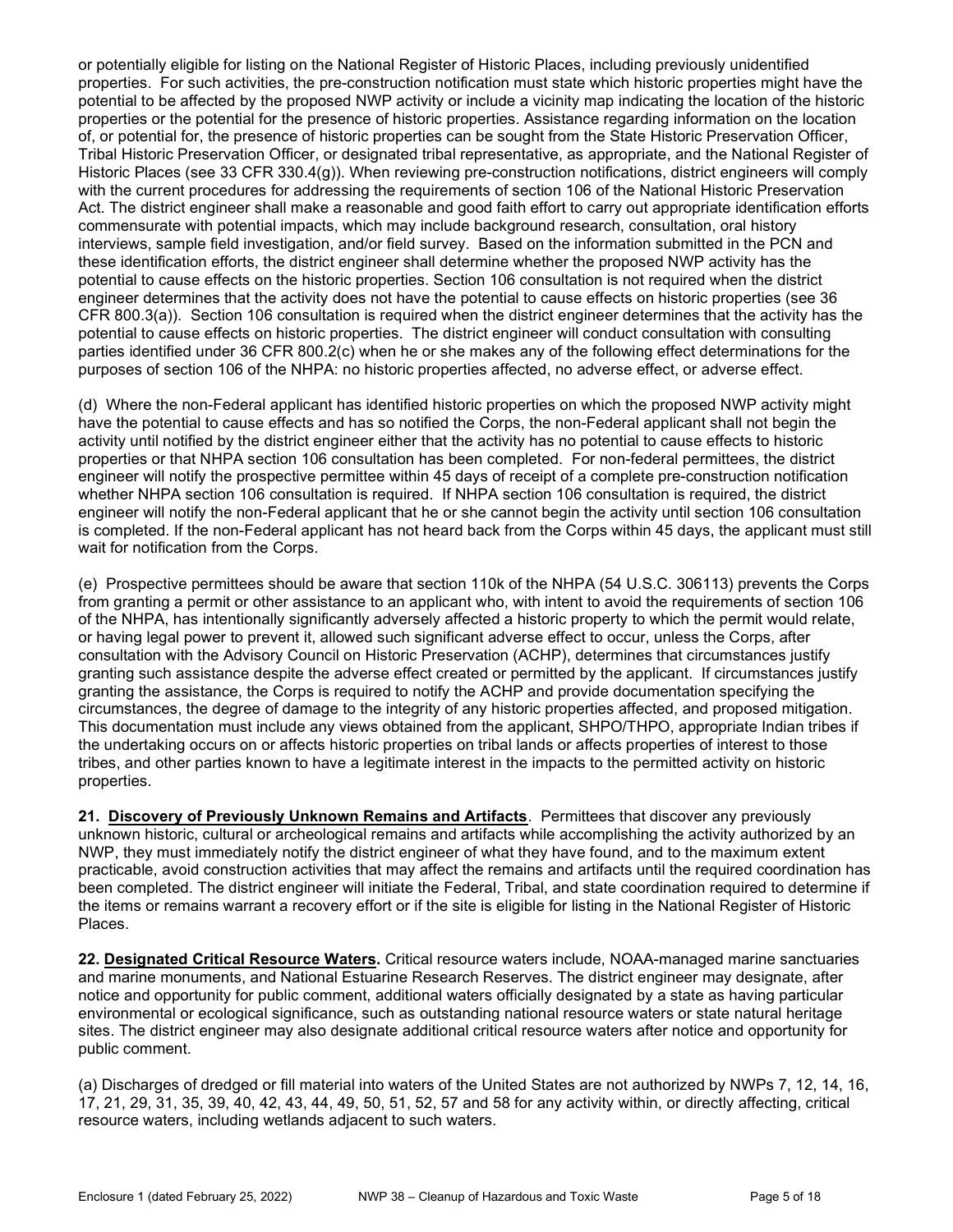(b) For NWPs 3, 8, 10, 13, 15, 18, 19, 22, 23, 25, 27, 28, 30, 33, 34, 36, 37, 38, and 54, notification is required in accordance with general condition 32, for any activity proposed by permittees in the designated critical resource waters including wetlands adjacent to those waters. The district engineer may authorize activities under these NWPs only after she or he determines that the impacts to the critical resource waters will be no more than minimal.

23. Mitigation. The district engineer will consider the following factors when determining appropriate and practicable mitigation necessary to ensure that the individual and cumulative adverse environmental effects are no more than minimal:

(a) The activity must be designed and constructed to avoid and minimize adverse effects, both temporary and permanent, to waters of the United States to the maximum extent practicable at the project site (i.e., on site).

(b) Mitigation in all its forms (avoiding, minimizing, rectifying, reducing, or compensating for resource losses) will be required to the extent necessary to ensure that the individual and cumulative adverse environmental effects are no more than minimal.

(c) Compensatory mitigation at a minimum one-for-one ratio will be required for all wetland losses that exceed 1/10 acre and require pre-construction notification, unless the district engineer determines in writing that either some other form of mitigation would be more environmentally appropriate or the adverse environmental effects of the proposed activity are no more than minimal, and provides an activity-specific waiver of this requirement. For wetland losses of 1/10-acre or less that require pre-construction notification, the district engineer may determine on a case-by-case basis that compensatory mitigation is required to ensure that the activity results in only minimal adverse environmental effects.

(d) Compensatory mitigation at a minimum one-for-one ratio will be required for all losses of stream bed that exceed 3/100-acre and require pre-construction notification, unless the district engineer determines in writing that either some other form of mitigation would be more environmentally appropriate or the adverse environmental effects of the proposed activity are no more than minimal, and provides an activity-specific waiver of this requirement. This compensatory mitigation requirement may be satisfied through the restoration or enhancement of riparian areas next to streams in accordance with paragraph (e) of this general condition. For losses of stream bed of 3/100-acre or less that require pre-construction notification, the district engineer may determine on a case-bycase basis that compensatory mitigation is required to ensure that the activity results in only minimal adverse environmental effects. Compensatory mitigation for losses of streams should be provided, if practicable, through stream rehabilitation, enhancement, or preservation, since streams are difficult-to-replace resources (see 33 CFR 332.3(e)(3)).

(e) Compensatory mitigation plans for NWP activities in or near streams or other open waters will normally include a requirement for the restoration or enhancement, maintenance, and legal protection (e.g., conservation easements) of riparian areas next to open waters. In some cases, the restoration or maintenance/protection of riparian areas may be the only compensatory mitigation required. If restoring riparian areas involves planting vegetation, only native species should be planted. The width of the required riparian area will address documented water quality or aquatic habitat loss concerns. Normally, the riparian area will be 25 to 50 feet wide on each side of the stream, but the district engineer may require slightly wider riparian areas to address documented water quality or habitat loss concerns. If it is not possible to restore or maintain/protect a riparian area on both sides of a stream, or if the waterbody is a lake or coastal waters, then restoring or maintaining/protecting a riparian area along a single bank or shoreline may be sufficient. Where both wetlands and open waters exist on the project site, the district engineer will determine the appropriate compensatory mitigation (e.g., riparian areas and/or wetlands compensation) based on what is best for the aquatic environment on a watershed basis. In cases where riparian areas are determined to be the most appropriate form of minimization or compensatory mitigation, the district engineer may waive or reduce the requirement to provide wetland compensatory mitigation for wetland losses.

(f) Compensatory mitigation projects provided to offset losses of aquatic resources must comply with the applicable provisions of 33 CFR part 332.

(1) The prospective permittee is responsible for proposing an appropriate compensatory mitigation option if compensatory mitigation is necessary to ensure that the activity results in no more than minimal adverse environmental effects. For the NWPs, the preferred mechanism for providing compensatory mitigation is mitigation bank credits or in-lieu fee program credits (see 33 CFR 332.3(b)(2) and (3)). However, if an appropriate number and type of mitigation bank or in-lieu credits are not available at the time the PCN is submitted to the district engineer, the district engineer may approve the use of permittee-responsible mitigation.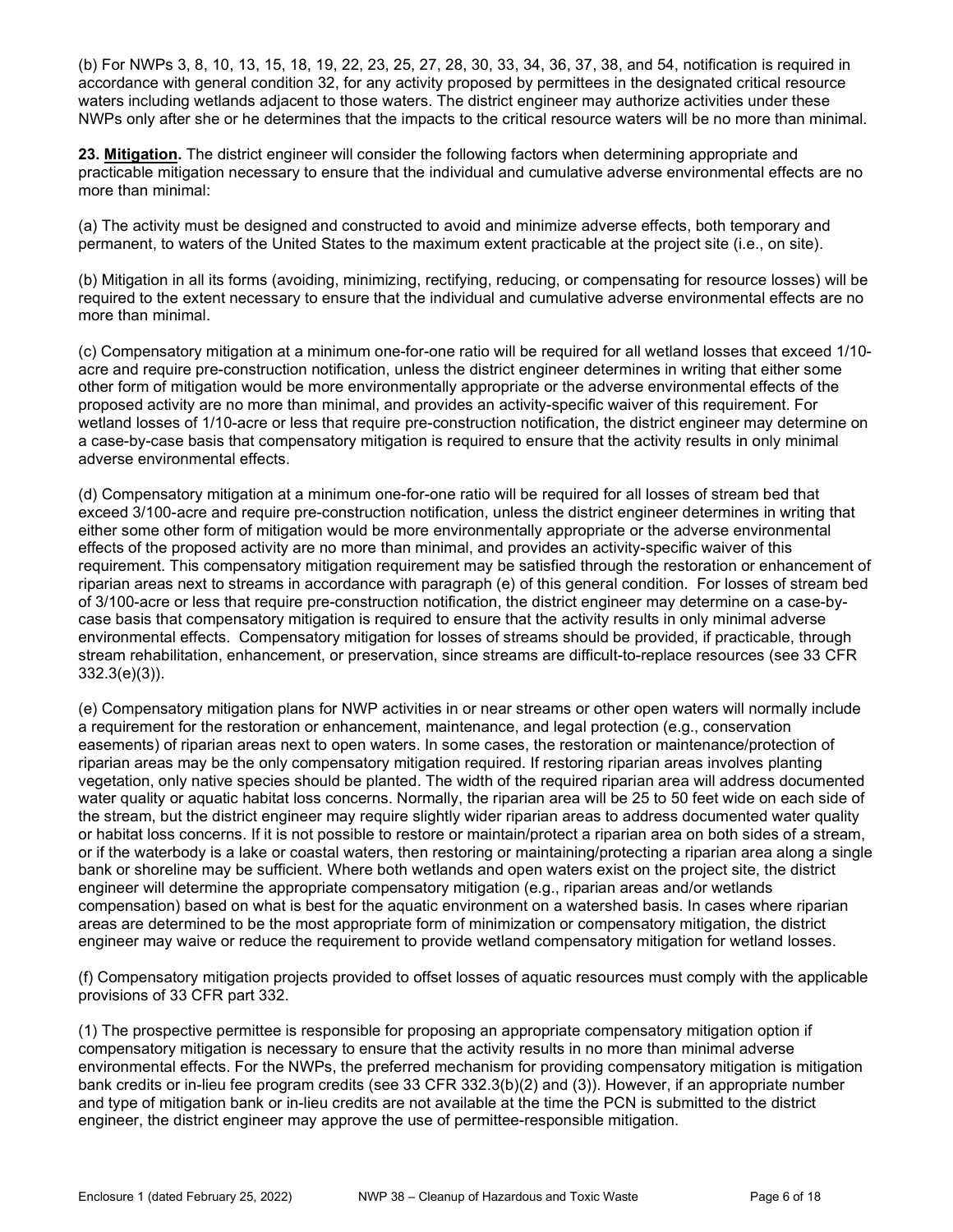(2) The amount of compensatory mitigation required by the district engineer must be sufficient to ensure that the authorized activity results in no more than minimal individual and cumulative adverse environmental effects (see 33 CFR 330.1(e)(3)). (See also 33 CFR 332.3(f).)

(3) Since the likelihood of success is greater and the impacts to potentially valuable uplands are reduced, aquatic resource restoration should be the first compensatory mitigation option considered for permittee-responsible mitigation.

(4) If permittee-responsible mitigation is the proposed option, the prospective permittee is responsible for submitting a mitigation plan. A conceptual or detailed mitigation plan may be used by the district engineer to make the decision on the NWP verification request, but a final mitigation plan that addresses the applicable requirements of 33 CFR 332.4(c)(2) through (14) must be approved by the district engineer before the permittee begins work in waters of the United States, unless the district engineer determines that prior approval of the final mitigation plan is not practicable or not necessary to ensure timely completion of the required compensatory mitigation (see 33 CFR 332.3(k)(3)). If permittee-responsible mitigation is the proposed option, and the proposed compensatory mitigation site is located on land in which another federal agency holds an easement, the district engineer will coordinate with that federal agency to determine if proposed compensatory mitigation project is compatible with the terms of the easement.

(5) If mitigation bank or in-lieu fee program credits are the proposed option, the mitigation plan needs to address only the baseline conditions at the impact site and the number of credits to be provided (see 33 CFR 332.4(c)(1)(ii)).

(6) Compensatory mitigation requirements (e.g., resource type and amount to be provided as compensatory mitigation, site protection, ecological performance standards, monitoring requirements) may be addressed through conditions added to the NWP authorization, instead of components of a compensatory mitigation plan (see 33 CFR 332.4(c)(1)(ii)).

(g) Compensatory mitigation will not be used to increase the acreage losses allowed by the acreage limits of the NWPs. For example, if an NWP has an acreage limit of 1/2-acre, it cannot be used to authorize any NWP activity resulting in the loss of greater than 1/2-acre of waters of the United States, even if compensatory mitigation is provided that replaces or restores some of the lost waters. However, compensatory mitigation can and should be used, as necessary, to ensure that an NWP activity already meeting the established acreage limits also satisfies the no more than minimal impact requirement for the NWPs.

(h) Permittees may propose the use of mitigation banks, in-lieu fee programs, or permittee-responsible mitigation. When developing a compensatory mitigation proposal, the permittee must consider appropriate and practicable options consistent with the framework at 33 CFR 332.3(b). For activities resulting in the loss of marine or estuarine resources, permittee-responsible mitigation may be environmentally preferable if there are no mitigation banks or in-lieu fee programs in the area that have marine or estuarine credits available for sale or transfer to the permittee. For permittee-responsible mitigation, the special conditions of the NWP verification must clearly indicate the party or parties responsible for the implementation and performance of the compensatory mitigation project, and, if required, its long-term management.

(i) Where certain functions and services of waters of the United States are permanently adversely affected by a regulated activity, such as discharges of dredged or fill material into waters of the United States that will convert a forested or scrub-shrub wetland to a herbaceous wetland in a permanently maintained utility line right-of-way, mitigation may be required to reduce the adverse environmental effects of the activity to the no more than minimal level.

24. Safety of Impoundment Structures. To ensure that all impoundment structures are safely designed, the district engineer may require non-Federal applicants to demonstrate that the structures comply with established state or federal, dam safety criteria or have been designed by qualified persons. The district engineer may also require documentation that the design has been independently reviewed by similarly qualified persons, and appropriate modifications made to ensure safety.

25. Water Quality. (a) Where the certifying authority (state, authorized tribe, or EPA, as appropriate) has not previously certified compliance of an NWP with CWA section 401, a CWA section 401 water quality certification for the proposed discharge must be obtained or waived (see 33 CFR 330.4(c)). If the permittee cannot comply with all of the conditions of a water quality certification previously issued by certifying authority for the issuance of the NWP, then the permittee must obtain a water quality certification or waiver for the proposed discharge in order for the activity to be authorized by an NWP.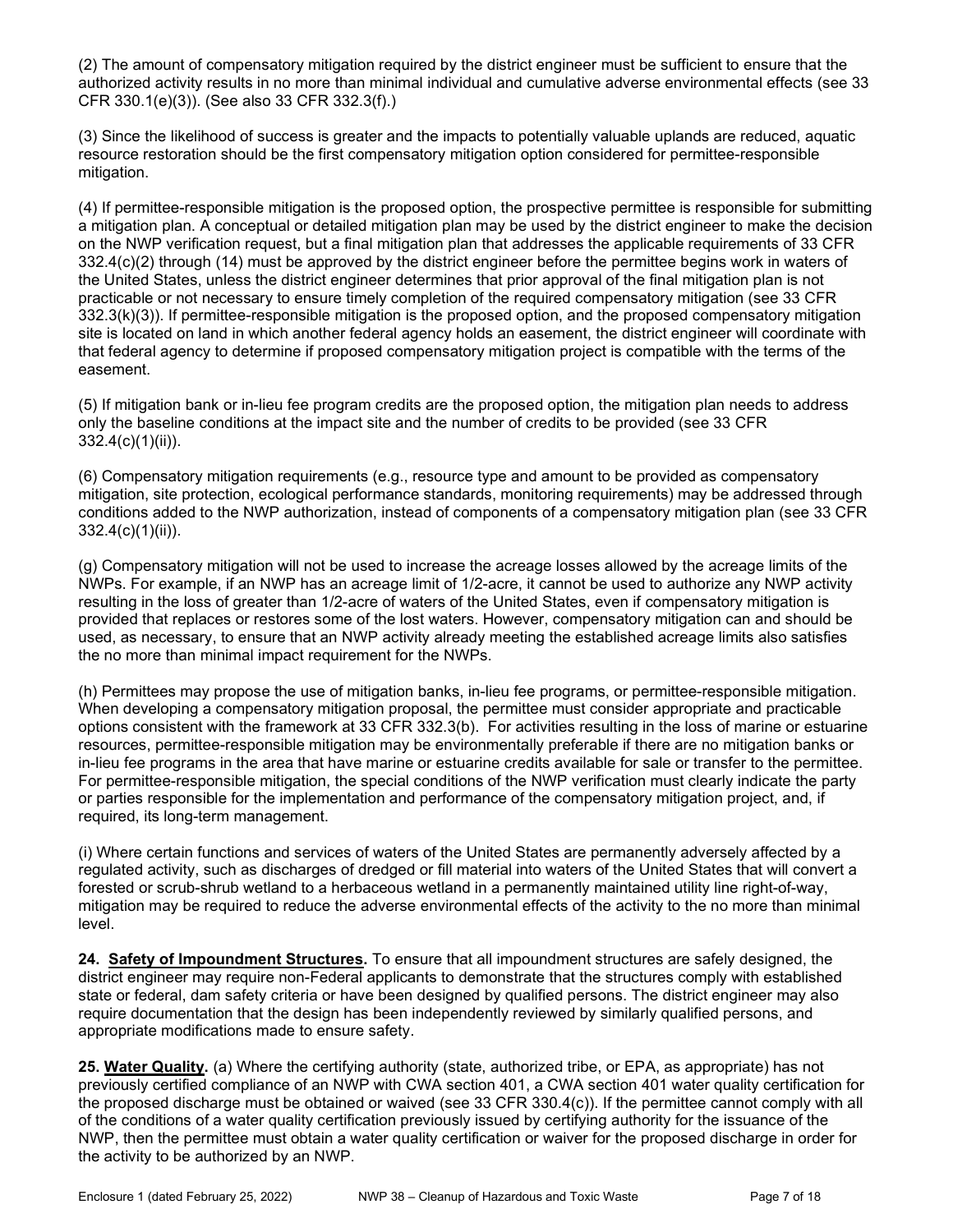(b) If the NWP activity requires pre-construction notification and the certifying authority has not previously certified compliance of an NWP with CWA section 401, the proposed discharge is not authorized by an NWP until water quality certification is obtained or waived. If the certifying authority issues a water quality certification for the proposed discharge, the permittee must submit a copy of the certification to the district engineer. The discharge is not authorized by an NWP until the district engineer has notified the permittee that the water quality certification requirement has been satisfied by the issuance of a water quality certification or a waiver.

(c) The district engineer or certifying authority may require additional water quality management measures to ensure that the authorized activity does not result in more than minimal degradation of water quality.

26. Coastal Zone Management. In coastal states where an NWP has not previously received a state coastal zone management consistency concurrence, an individual state coastal zone management consistency concurrence must be obtained, or a presumption of concurrence must occur (see 33 CFR 330.4(d)). If the permittee cannot comply with all of the conditions of a coastal zone management consistency concurrence previously issued by the state, then the permittee must obtain an individual coastal zone management consistency concurrence or presumption of concurrence in order for the activity to be authorized by an NWP. The district engineer or a state may require additional measures to ensure that the authorized activity is consistent with state coastal zone management requirements.

27. Regional and Case-By-Case Conditions. The activity must comply with any regional conditions that may have been added by the Division Engineer (see 33 CFR 330.4(e)) and with any case specific conditions added by the Corps or by the state, Indian Tribe, or U.S. EPA in its CWA section 401 Water Quality Certification, or by the state in its Coastal Zone Management Act consistency determination.

28. Use of Multiple Nationwide Permits. The use of more than one NWP for a single and complete project is authorized, subject to the following restrictions:

(a) If only one of the NWPs used to authorize the single and complete project has a specified acreage limit, the acreage loss of waters of the United States cannot exceed the acreage limit of the NWP with the highest specified acreage limit. For example, if a road crossing over tidal waters is constructed under NWP 14, with associated bank stabilization authorized by NWP 13, the maximum acreage loss of waters of the United States for the total project cannot exceed 1/3-acre.

(b) If one or more of the NWPs used to authorize the single and complete project has specified acreage limits, the acreage loss of waters of the United States authorized by those NWPs cannot exceed their respective specified acreage limits. For example, if a commercial development is constructed under NWP 39, and the single and complete project includes the filling of an upland ditch authorized by NWP 46, the maximum acreage loss of waters of the United States for the commercial development under NWP 39 cannot exceed 1/2-acre, and the total acreage loss of waters of United States due to the NWP 39 and 46 activities cannot exceed 1 acre.

29. Transfer of Nationwide Permit Verifications. If the permittee sells the property associated with a nationwide permit verification, the permittee may transfer the nationwide permit verification to the new owner by submitting a letter to the appropriate Corps district office to validate the transfer. A copy of the nationwide permit verification must be attached to the letter, and the letter must contain the following statement and signature:

"When the structures or work authorized by this nationwide permit are still in existence at the time the property is transferred, the terms and conditions of this nationwide permit, including any special conditions, will continue to be binding on the new owner(s) of the property. To validate the transfer of this nationwide permit and the associated liabilities associated with compliance with its terms and conditions, have the transferee sign and date below."

(Transferee)

(Date)

30. Compliance Certification. Each permittee who receives an NWP verification letter from the Corps must provide a signed certification documenting completion of the authorized activity and implementation of any required

\_\_\_\_\_\_\_\_\_\_\_\_\_\_\_\_\_\_\_\_\_\_\_\_\_\_\_\_\_\_\_\_\_\_\_\_\_\_\_\_\_\_\_\_\_

\_\_\_\_\_\_\_\_\_\_\_\_\_\_\_\_\_\_\_\_\_\_\_\_\_\_\_\_\_\_\_\_\_\_\_\_\_\_\_\_\_\_\_\_\_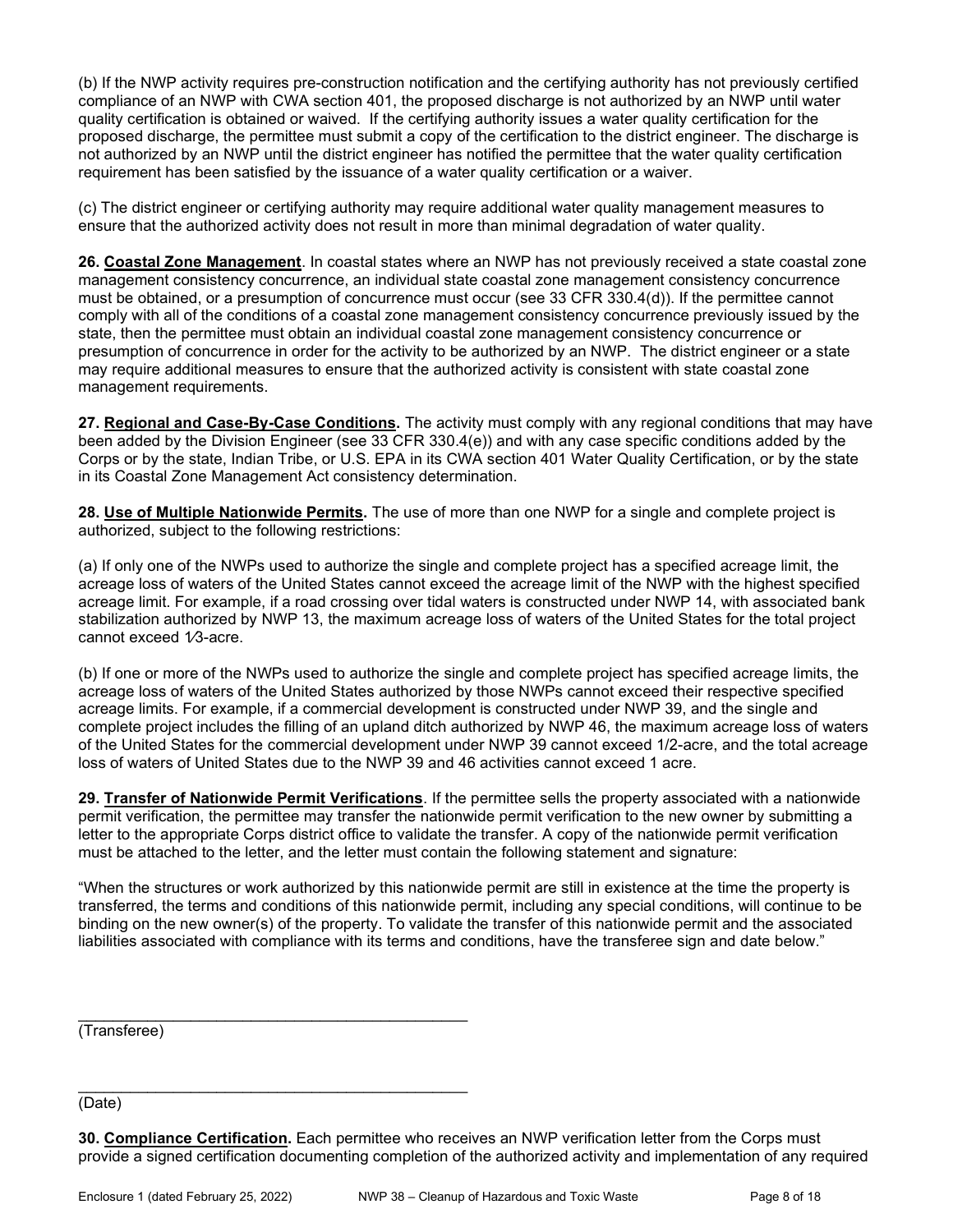compensatory mitigation. The success of any required permittee-responsible mitigation, including the achievement of ecological performance standards, will be addressed separately by the district engineer. The Corps will provide the permittee the certification document with the NWP verification letter. The certification document will include:

(a) A statement that the authorized activity was done in accordance with the NWP authorization, including any general, regional, or activity-specific conditions;

(b) A statement that the implementation of any required compensatory mitigation was completed in accordance with the permit conditions. If credits from a mitigation bank or in-lieu fee program are used to satisfy the compensatory mitigation requirements, the certification must include the documentation required by 33 CFR 332.3(l)(3) to confirm that the permittee secured the appropriate number and resource type of credits; and

(c) The signature of the permittee certifying the completion of the activity and mitigation.

The completed certification document must be submitted to the district engineer within 30 days of completion of the authorized activity or the implementation of any required compensatory mitigation, whichever occurs later.

31. Activities Affecting Structures or Works Built by the United States. If an NWP activity also requires review by, or permission from, the Corps pursuant to 33 U.S.C. 408 because it will alter or temporarily or permanently occupy or use a U.S. Army Corps of Engineers (USACE) federally authorized Civil Works project (a "USACE project"), the prospective permittee must submit a pre-construction notification. See paragraph (b)(10) of general condition 32. An activity that requires section 408 permission and/or review is not authorized by an NWP until the appropriate Corps office issues the section 408 permission or completes its review to alter, occupy, or use the USACE project, and the district engineer issues a written NWP verification.

32. Pre-Construction Notification. (a) Timing. Where required by the terms of the NWP, the prospective permittee must notify the district engineer by submitting a pre-construction notification (PCN) as early as possible. The district engineer must determine if the PCN is complete within 30 calendar days of the date of receipt and, if the PCN is determined to be incomplete, notify the prospective permittee within that 30 day period to request the additional information necessary to make the PCN complete. The request must specify the information needed to make the PCN complete. As a general rule, district engineers will request additional information necessary to make the PCN complete only once. However, if the prospective permittee does not provide all of the requested information, then the district engineer will notify the prospective permittee that the PCN is still incomplete and the PCN review process will not commence until all of the requested information has been received by the district engineer. The prospective permittee shall not begin the activity until either:

(1) He or she is notified in writing by the district engineer that the activity may proceed under the NWP with any special conditions imposed by the district or division engineer; or

(2) 45 calendar days have passed from the district engineer's receipt of the complete PCN and the prospective permittee has not received written notice from the district or division engineer. However, if the permittee was required to notify the Corps pursuant to general condition 18 that listed species or critical habitat might be affected or are in the vicinity of the activity, or to notify the Corps pursuant to general condition 20 that the activity might have the potential to cause effects to historic properties, the permittee cannot begin the activity until receiving written notification from the Corps that there is "no effect" on listed species or "no potential to cause effects" on historic properties, or that any consultation required under Section 7 of the Endangered Species Act (see 33 CFR 330.4(f)) and/or section 106 of the National Historic Preservation Act (see 33 CFR 330.4(g)) has been completed. If the proposed activity requires a written waiver to exceed specified limits of an NWP, the permittee may not begin the activity until the district engineer issues the waiver. If the district or division engineer notifies the permittee in writing that an individual permit is required within 45 calendar days of receipt of a complete PCN, the permittee cannot begin the activity until an individual permit has been obtained. Subsequently, the permittee's right to proceed under the NWP may be modified, suspended, or revoked only in accordance with the procedure set forth in 33 CFR 330.5(d)(2).

(b) Contents of Pre-Construction Notification: The PCN must be in writing and include the following information:

- (1) Name, address and telephone numbers of the prospective permittee;
- (2) Location of the proposed activity;

(3) Identify the specific NWP or NWP(s) the prospective permittee wants to use to authorize the proposed activity;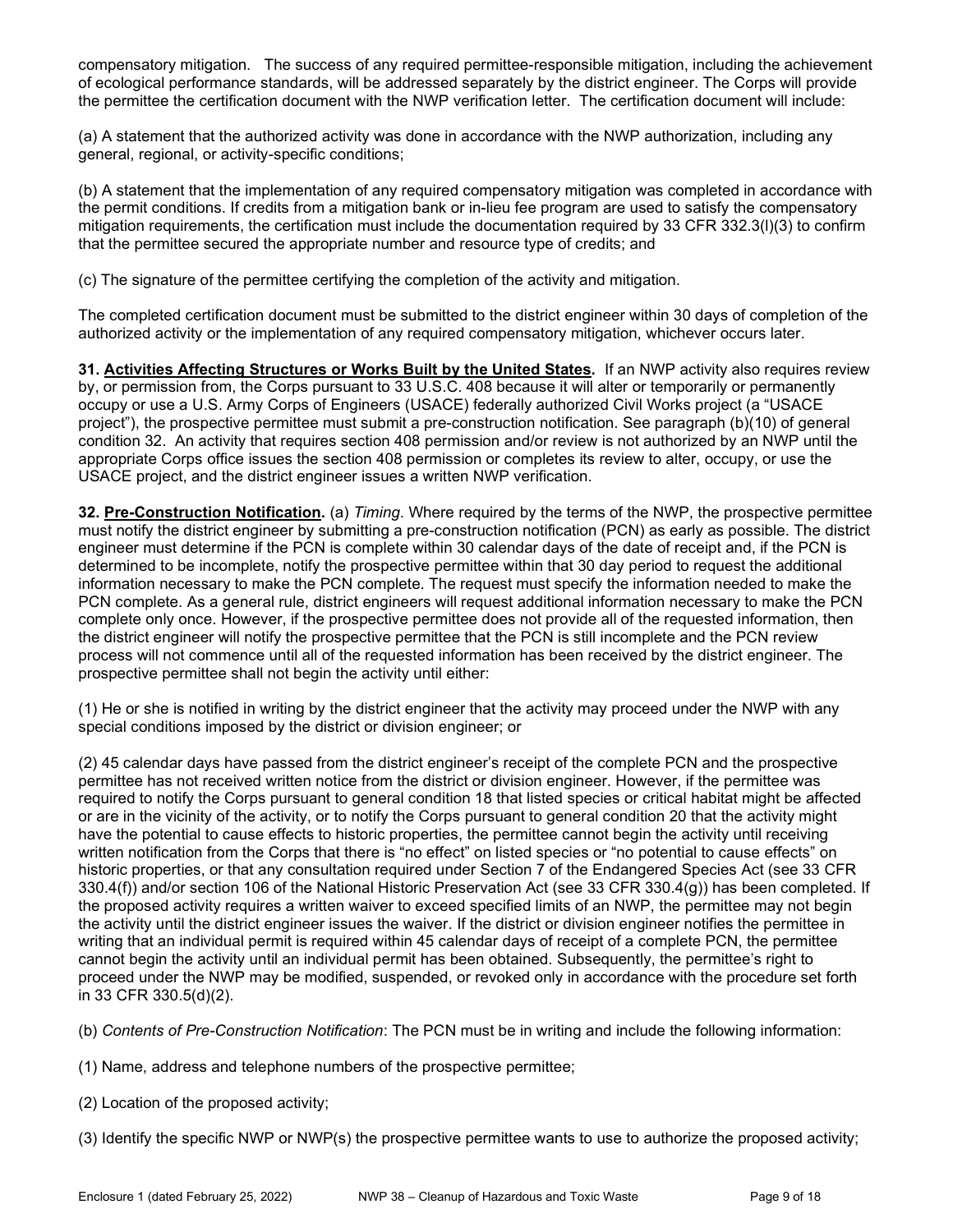(4) (i) A description of the proposed activity; the activity's purpose; direct and indirect adverse environmental effects the activity would cause, including the anticipated amount of loss of wetlands, other special aquatic sites, and other waters expected to result from the NWP activity, in acres, linear feet, or other appropriate unit of measure; a description of any proposed mitigation measures intended to reduce the adverse environmental effects caused by the proposed activity; and any other NWP(s), regional general permit(s), or individual permit(s) used or intended to be used to authorize any part of the proposed project or any related activity, including other separate and distant crossings for linear projects that require Department of the Army authorization but do not require pre-construction notification. The description of the proposed activity and any proposed mitigation measures should be sufficiently detailed to allow the district engineer to determine that the adverse environmental effects of the activity will be no more than minimal and to determine the need for compensatory mitigation or other mitigation measures.

(ii) For linear projects where one or more single and complete crossings require pre-construction notification, the PCN must include the quantity of anticipated losses of wetlands, other special aquatic sites, and other waters for each single and complete crossing of those wetlands, other special aquatic sites, and other waters (including those single and complete crossings authorized by an NWP but do not require PCNs). This information will be used by the district engineer to evaluate the cumulative adverse environmental effects of the proposed linear project, and does not change those non-PCN NWP activities into NWP PCNs.

(iii) Sketches should be provided when necessary to show that the activity complies with the terms of the NWP. (Sketches usually clarify the activity and when provided results in a quicker decision. Sketches should contain sufficient detail to provide an illustrative description of the proposed activity (e.g., a conceptual plan), but do not need to be detailed engineering plans);

(5) The PCN must include a delineation of wetlands, other special aquatic sites, and other waters, such as lakes and ponds, and perennial and intermittent streams, on the project site. Wetland delineations must be prepared in accordance with the current method required by the Corps. The permittee may ask the Corps to delineate the special aquatic sites and other waters on the project site, but there may be a delay if the Corps does the delineation, especially if the project site is large or contains many wetlands, other special aquatic sites, and other waters. Furthermore, the 45-day period will not start until the delineation has been submitted to or completed by the Corps, as appropriate;

(6) If the proposed activity will result in the loss of greater than 1/10-acre of wetlands or 3/100-acre of stream bed and a PCN is required, the prospective permittee must submit a statement describing how the mitigation requirement will be satisfied, or explaining why the adverse environmental effects are no more than minimal and why compensatory mitigation should not be required. As an alternative, the prospective permittee may submit a conceptual or detailed mitigation plan.

(7) For non-federal permittees, if any listed species (or species proposed for listing) or designated critical habitat (or critical habitat proposed for such designation) might be affected or is in the vicinity of the activity, or if the activity is located in designated critical habitat (or critical habitat proposed for such designation), the PCN must include the name(s) of those endangered or threatened species (or species proposed for listing) that might be affected by the proposed activity or utilize the designated critical habitat (or critical habitat proposed for such designation) that might be affected by the proposed activity. For NWP activities that require pre-construction notification, Federal permittees must provide documentation demonstrating compliance with the Endangered Species Act;

(8) For non-federal permittees, if the NWP activity might have the potential to cause effects to a historic property listed on, determined to be eligible for listing on, or potentially eligible for listing on, the National Register of Historic Places, the PCN must state which historic property might have the potential to be affected by the proposed activity or include a vicinity map indicating the location of the historic property. For NWP activities that require preconstruction notification, Federal permittees must provide documentation demonstrating compliance with section 106 of the National Historic Preservation Act;

(9) For an activity that will occur in a component of the National Wild and Scenic River System, or in a river officially designated by Congress as a "study river" for possible inclusion in the system while the river is in an official study status, the PCN must identify the Wild and Scenic River or the "study river" (see general condition 16); and

(10) For an NWP activity that requires permission from, or review by, the Corps pursuant to 33 U.S.C. 408 because it will alter or temporarily or permanently occupy or use a U.S. Army Corps of Engineers federally authorized civil works project, the pre-construction notification must include a statement confirming that the project proponent has submitted a written request for section 408 permission from, or review by, the Corps office having jurisdiction over that USACE project.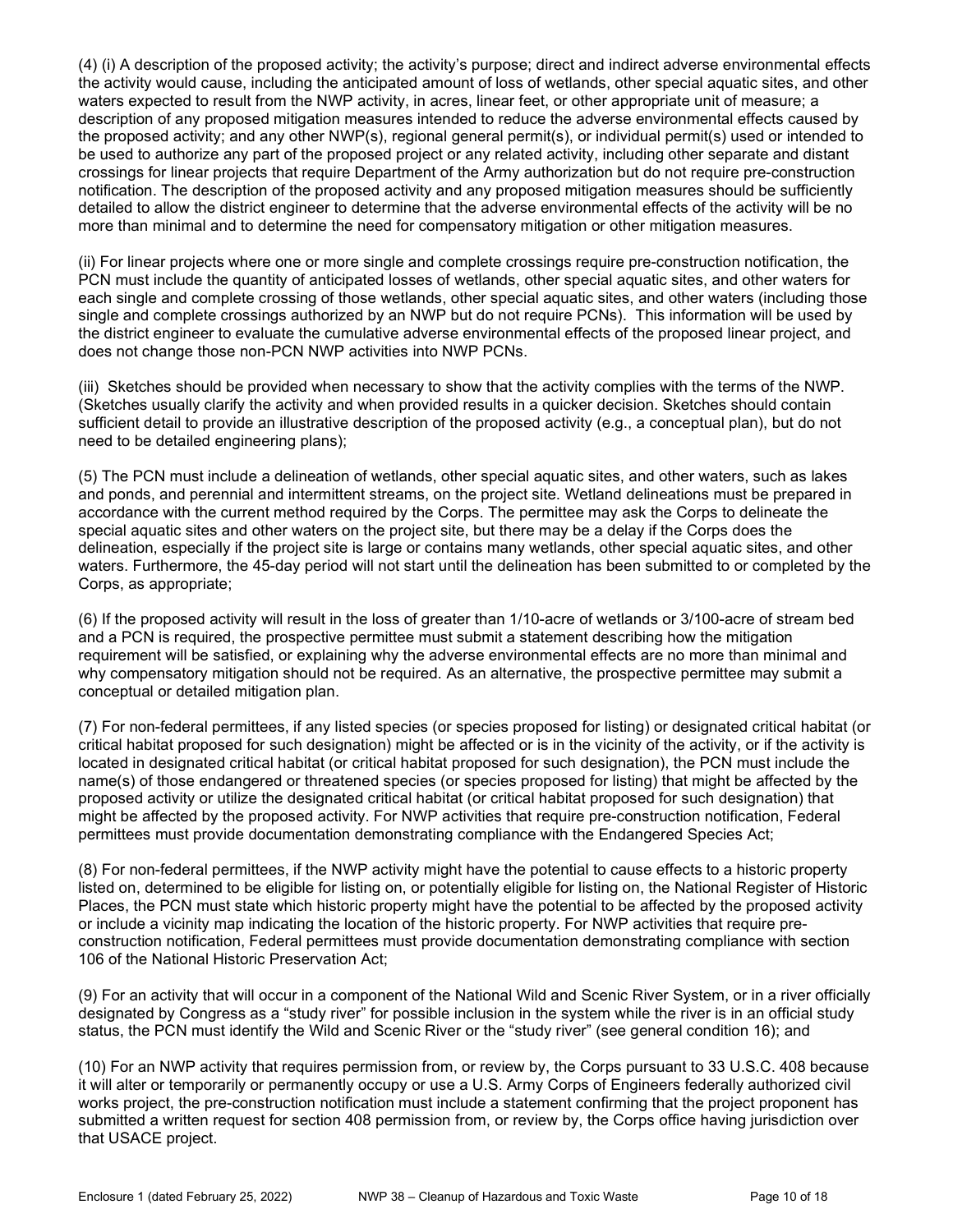(c) Form of Pre-Construction Notification: The nationwide permit pre-construction notification form (Form ENG 6082) should be used for NWP PCNs. A letter containing the required information may also be used. Applicants may provide electronic files of PCNs and supporting materials if the district engineer has established tools and procedures for electronic submittals.

(d) Agency Coordination: (1) The district engineer will consider any comments from Federal and state agencies concerning the proposed activity's compliance with the terms and conditions of the NWPs and the need for mitigation to reduce the activity's adverse environmental effects so that they are no more than minimal.

(2) Agency coordination is required for: (i) all NWP activities that require pre-construction notification and result in the loss of greater than 1/2-acre of waters of the United States; (ii) NWP 13 activities in excess of 500 linear feet, fills greater than one cubic yard per running foot, or involve discharges of dredged or fill material into special aquatic sites; and (iii) NWP 54 activities in excess of 500 linear feet, or that extend into the waterbody more than 30 feet from the mean low water line in tidal waters or the ordinary high water mark in the Great Lakes.

(3) When agency coordination is required, the district engineer will immediately provide (e.g., via e-mail, facsimile transmission, overnight mail, or other expeditious manner) a copy of the complete PCN to the appropriate Federal or state offices (FWS, state natural resource or water quality agency, EPA, and, if appropriate, the NMFS). With the exception of NWP 37, these agencies will have 10 calendar days from the date the material is transmitted to notify the district engineer via telephone, facsimile transmission, or e-mail that they intend to provide substantive, sitespecific comments. The comments must explain why the agency believes the adverse environmental effects will be more than minimal. If so contacted by an agency, the district engineer will wait an additional 15 calendar days before making a decision on the pre-construction notification. The district engineer will fully consider agency comments received within the specified time frame concerning the proposed activity's compliance with the terms and conditions of the NWPs, including the need for mitigation to ensure that the net adverse environmental effects of the proposed activity are no more than minimal. The district engineer will provide no response to the resource agency, except as provided below. The district engineer will indicate in the administrative record associated with each pre-construction notification that the resource agencies' concerns were considered. For NWP 37, the emergency watershed protection and rehabilitation activity may proceed immediately in cases where there is an unacceptable hazard to life or a significant loss of property or economic hardship will occur. The district engineer will consider any comments received to decide whether the NWP 37 authorization should be modified, suspended, or revoked in accordance with the procedures at 33 CFR 330.5.

(4) In cases of where the prospective permittee is not a Federal agency, the district engineer will provide a response to NMFS within 30 calendar days of receipt of any Essential Fish Habitat conservation recommendations, as required by section 305(b)(4)(B) of the Magnuson-Stevens Fishery Conservation and Management Act.

(5) Applicants are encouraged to provide the Corps with either electronic files or multiple copies of pre-construction notifications to expedite agency coordination.

## D. District Engineer's Decision

1. In reviewing the PCN for the proposed activity, the district engineer will determine whether the activity authorized by the NWP will result in more than minimal individual or cumulative adverse environmental effects or may be contrary to the public interest. If a project proponent requests authorization by a specific NWP, the district engineer should issue the NWP verification for that activity if it meets the terms and conditions of that NWP, unless he or she determines, after considering mitigation, that the proposed activity will result in more than minimal individual and cumulative adverse effects on the aquatic environment and other aspects of the public interest and exercises discretionary authority to require an individual permit for the proposed activity. For a linear project, this determination will include an evaluation of the single and complete crossings of waters of the United States that require PCNs to determine whether they individually satisfy the terms and conditions of the NWP(s), as well as the cumulative effects caused by all of the crossings of waters of the United States authorized by an NWP. If an applicant requests a waiver of an applicable limit, as provided for in NWPs 13, 36, or 54, the district engineer will only grant the waiver upon a written determination that the NWP activity will result in only minimal individual and cumulative adverse environmental effects.

2. When making minimal adverse environmental effects determinations the district engineer will consider the direct and indirect effects caused by the NWP activity. He or she will also consider the cumulative adverse environmental effects caused by activities authorized by an NWP and whether those cumulative adverse environmental effects are no more than minimal. The district engineer will also consider site specific factors, such as the environmental setting in the vicinity of the NWP activity, the type of resource that will be affected by the NWP activity, the functions provided by the aquatic resources that will be affected by the NWP activity, the degree or magnitude to which the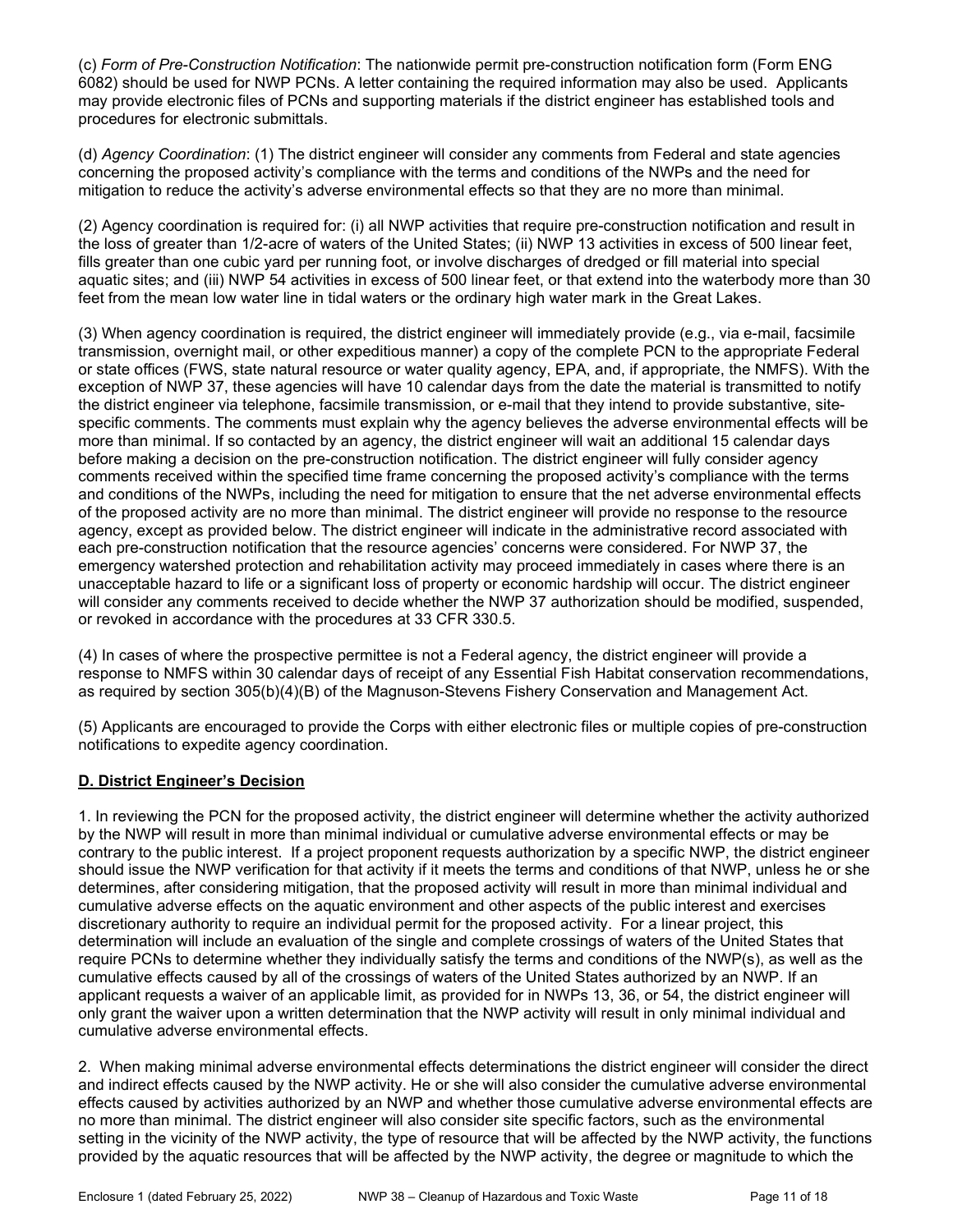aquatic resources perform those functions, the extent that aquatic resource functions will be lost as a result of the NWP activity (e.g., partial or complete loss), the duration of the adverse effects (temporary or permanent), the importance of the aquatic resource functions to the region (e.g., watershed or ecoregion), and mitigation required by the district engineer. If an appropriate functional or condition assessment method is available and practicable to use, that assessment method may be used by the district engineer to assist in the minimal adverse environmental effects determination. The district engineer may add case-specific special conditions to the NWP authorization to address site-specific environmental concerns.

3. If the proposed activity requires a PCN and will result in a loss of greater than 1/10-acre of wetlands or 3/100 acre of stream bed, the prospective permittee should submit a mitigation proposal with the PCN. Applicants may also propose compensatory mitigation for NWP activities with smaller impacts, or for impacts to other types of waters. The district engineer will consider any proposed compensatory mitigation or other mitigation measures the applicant has included in the proposal in determining whether the net adverse environmental effects of the proposed activity are no more than minimal. The compensatory mitigation proposal may be either conceptual or detailed. If the district engineer determines that the activity complies with the terms and conditions of the NWP and that the adverse environmental effects are no more than minimal, after considering mitigation, the district engineer will notify the permittee and include any activity-specific conditions in the NWP verification the district engineer deems necessary. Conditions for compensatory mitigation requirements must comply with the appropriate provisions at 33 CFR 332.3(k). The district engineer must approve the final mitigation plan before the permittee commences work in waters of the United States, unless the district engineer determines that prior approval of the final mitigation plan is not practicable or not necessary to ensure timely completion of the required compensatory mitigation. If the prospective permittee elects to submit a compensatory mitigation plan with the PCN, the district engineer will expeditiously review the proposed compensatory mitigation plan. The district engineer must review the proposed compensatory mitigation plan within 45 calendar days of receiving a complete PCN and determine whether the proposed mitigation would ensure that the NWP activity results in no more than minimal adverse environmental effects. If the net adverse environmental effects of the NWP activity (after consideration of the mitigation proposal) are determined by the district engineer to be no more than minimal, the district engineer will provide a timely written response to the applicant. The response will state that the NWP activity can proceed under the terms and conditions of the NWP, including any activity-specific conditions added to the NWP authorization by the district engineer.

4. If the district engineer determines that the adverse environmental effects of the proposed activity are more than minimal, then the district engineer will notify the applicant either: (a) that the activity does not qualify for authorization under the NWP and instruct the applicant on the procedures to seek authorization under an individual permit; (b) that the activity is authorized under the NWP subject to the applicant's submission of a mitigation plan that would reduce the adverse environmental effects so that they are no more than minimal; or (c) that the activity is authorized under the NWP with specific modifications or conditions. Where the district engineer determines that mitigation is required to ensure no more than minimal adverse environmental effects, the activity will be authorized within the 45-day PCN period (unless additional time is required to comply with general conditions 18, 20, and/or 31), with activity-specific conditions that state the mitigation requirements. The authorization will include the necessary conceptual or detailed mitigation plan or a requirement that the applicant submit a mitigation plan that would reduce the adverse environmental effects so that they are no more than minimal. When compensatory mitigation is required, no work in waters of the United States may occur until the district engineer has approved a specific mitigation plan or has determined that prior approval of a final mitigation plan is not practicable or not necessary to ensure timely completion of the required compensatory mitigation.

## E. Further Information

1. District engineers have authority to determine if an activity complies with the terms and conditions of an NWP.

2. NWPs do not obviate the need to obtain other federal, state, or local permits, approvals, or authorizations required by law.

3. NWPs do not grant any property rights or exclusive privileges.

- 4. NWPs do not authorize any injury to the property or rights of others.
- 5. NWPs do not authorize interference with any existing or proposed Federal project (see general condition 31).

## F. Nationwide Permit Definitions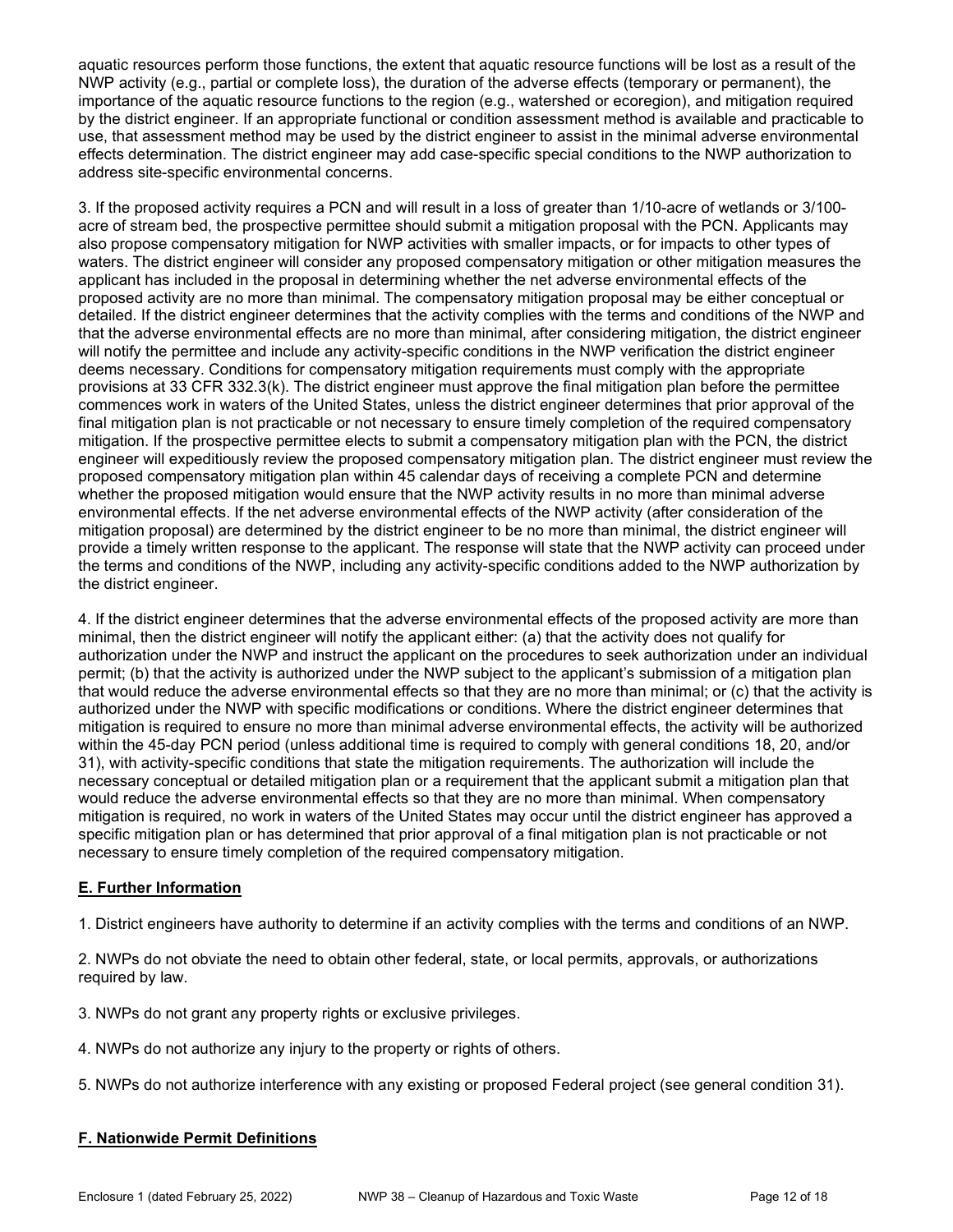Best management practices (BMPs): Policies, practices, procedures, or structures implemented to mitigate the adverse environmental effects on surface water quality resulting from development. BMPs are categorized as structural or non-structural.

Compensatory mitigation: The restoration (re-establishment or rehabilitation), establishment (creation), enhancement, and/or in certain circumstances preservation of aquatic resources for the purposes of offsetting unavoidable adverse impacts which remain after all appropriate and practicable avoidance and minimization has been achieved.

Currently serviceable: Useable as is or with some maintenance, but not so degraded as to essentially require reconstruction.

Direct effects: Effects that are caused by the activity and occur at the same time and place.

Discharge: The term "discharge" means any discharge of dredged or fill material into waters of the United States.

Ecological reference: A model used to plan and design an aquatic habitat and riparian area restoration, enhancement, or establishment activity under NWP 27. An ecological reference may be based on the structure, functions, and dynamics of an aquatic habitat type or a riparian area type that currently exists in the region where the proposed NWP 27 activity is located. Alternatively, an ecological reference may be based on a conceptual model for the aquatic habitat type or riparian area type to be restored, enhanced, or established as a result of the proposed NWP 27 activity. An ecological reference takes into account the range of variation of the aquatic habitat type or riparian area type in the region.

Enhancement: The manipulation of the physical, chemical, or biological characteristics of an aquatic resource to heighten, intensify, or improve a specific aquatic resource function(s). Enhancement results in the gain of selected aquatic resource function(s), but may also lead to a decline in other aquatic resource function(s). Enhancement does not result in a gain in aquatic resource area.

Establishment (creation): The manipulation of the physical, chemical, or biological characteristics present to develop an aquatic resource that did not previously exist at an upland site. Establishment results in a gain in aquatic resource area.

High Tide Line: The line of intersection of the land with the water's surface at the maximum height reached by a rising tide. The high tide line may be determined, in the absence of actual data, by a line of oil or scum along shore objects, a more or less continuous deposit of fine shell or debris on the foreshore or berm, other physical markings or characteristics, vegetation lines, tidal gages, or other suitable means that delineate the general height reached by a rising tide. The line encompasses spring high tides and other high tides that occur with periodic frequency but does not include storm surges in which there is a departure from the normal or predicted reach of the tide due to the piling up of water against a coast by strong winds such as those accompanying a hurricane or other intense storm.

Historic Property: Any prehistoric or historic district, site (including archaeological site), building, structure, or other object included in, or eligible for inclusion in, the National Register of Historic Places maintained by the Secretary of the Interior. This term includes artifacts, records, and remains that are related to and located within such properties. The term includes properties of traditional religious and cultural importance to an Indian tribe or Native Hawaiian organization and that meet the National Register criteria (36 CFR part 60).

Independent utility: A test to determine what constitutes a single and complete non-linear project in the Corps Regulatory Program. A project is considered to have independent utility if it would be constructed absent the construction of other projects in the project area. Portions of a multi-phase project that depend upon other phases of the project do not have independent utility. Phases of a project that would be constructed even if the other phases were not built can be considered as separate single and complete projects with independent utility.

Indirect effects: Effects that are caused by the activity and are later in time or farther removed in distance, but are still reasonably foreseeable.

Loss of waters of the United States: Waters of the United States that are permanently adversely affected by filling, flooding, excavation, or drainage because of the regulated activity. The loss of stream bed includes the acres of stream bed that are permanently adversely affected by filling or excavation because of the regulated activity. Permanent adverse effects include permanent discharges of dredged or fill material that change an aquatic area to dry land, increase the bottom elevation of a waterbody, or change the use of a waterbody. The acreage of loss of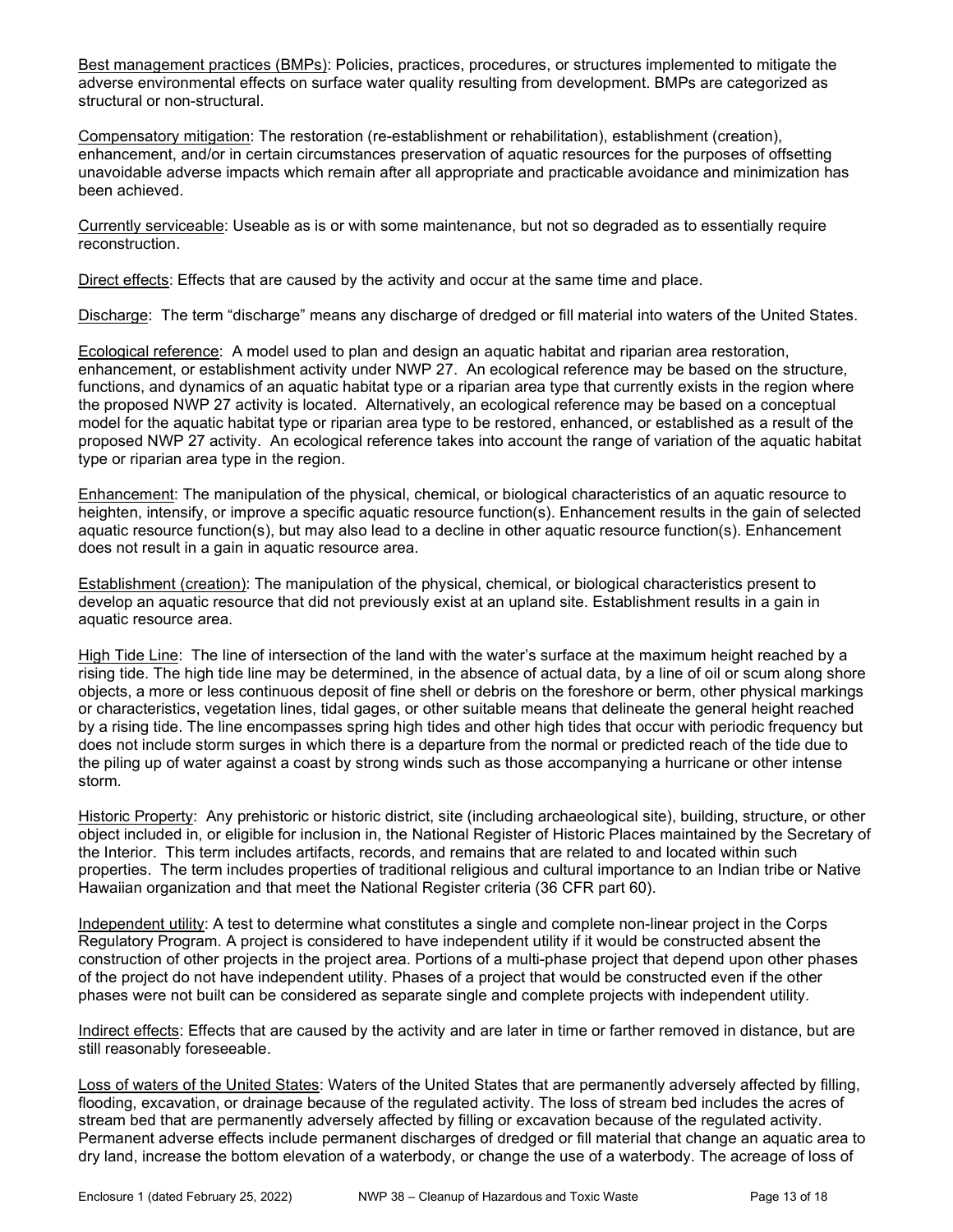waters of the United States is a threshold measurement of the impact to jurisdictional waters or wetlands for determining whether a project may qualify for an NWP; it is not a net threshold that is calculated after considering compensatory mitigation that may be used to offset losses of aquatic functions and services. Waters of the United States temporarily filled, flooded, excavated, or drained, but restored to pre-construction contours and elevations after construction, are not included in the measurement of loss of waters of the United States. Impacts resulting from activities that do not require Department of the Army authorization, such as activities eligible for exemptions under section 404(f) of the Clean Water Act, are not considered when calculating the loss of waters of the United States.

Navigable waters: Waters subject to section 10 of the Rivers and Harbors Act of 1899. These waters are defined at 33 CFR part 329.

Non-tidal wetland: A non-tidal wetland is a wetland that is not subject to the ebb and flow of tidal waters. Non-tidal wetlands contiguous to tidal waters are located landward of the high tide line (i.e., spring high tide line).

Open water: For purposes of the NWPs, an open water is any area that in a year with normal patterns of precipitation has water flowing or standing above ground to the extent that an ordinary high water mark can be determined. Aquatic vegetation within the area of flowing or standing water is either non-emergent, sparse, or absent. Vegetated shallows are considered to be open waters. Examples of "open waters" include rivers, streams, lakes, and ponds.

Ordinary High Water Mark: The term ordinary high water mark means that line on the shore established by the fluctuations of water and indicated by physical characteristics such as a clear, natural line impressed on the bank, shelving, changes in the character of soil, destruction of terrestrial vegetation, the presence of litter and debris, or other appropriate means that consider the characteristics of the surrounding areas.

Perennial stream: A perennial stream has surface water flowing continuously year-round during a typical year.

Practicable: Available and capable of being done after taking into consideration cost, existing technology, and logistics in light of overall project purposes.

Pre-construction notification: A request submitted by the project proponent to the Corps for confirmation that a particular activity is authorized by nationwide permit. The request may be a permit application, letter, or similar document that includes information about the proposed work and its anticipated environmental effects. Preconstruction notification may be required by the terms and conditions of a nationwide permit, or by regional conditions. A pre-construction notification may be voluntarily submitted in cases where pre-construction notification is not required and the project proponent wants confirmation that the activity is authorized by nationwide permit.

Preservation: The removal of a threat to, or preventing the decline of, aquatic resources by an action in or near those aquatic resources. This term includes activities commonly associated with the protection and maintenance of aquatic resources through the implementation of appropriate legal and physical mechanisms. Preservation does not result in a gain of aquatic resource area or functions.

Re-establishment: The manipulation of the physical, chemical, or biological characteristics of a site with the goal of returning natural/historic functions to a former aquatic resource. Re-establishment results in rebuilding a former aquatic resource and results in a gain in aquatic resource area and functions.

Rehabilitation: The manipulation of the physical, chemical, or biological characteristics of a site with the goal of repairing natural/historic functions to a degraded aquatic resource. Rehabilitation results in a gain in aquatic resource function, but does not result in a gain in aquatic resource area.

Restoration: The manipulation of the physical, chemical, or biological characteristics of a site with the goal of returning natural/historic functions to a former or degraded aquatic resource. For the purpose of tracking net gains in aquatic resource area, restoration is divided into two categories: re-establishment and rehabilitation.

Riffle and pool complex: Riffle and pool complexes are special aquatic sites under the 404(b)(1) Guidelines. Riffle and pool complexes sometimes characterize steep gradient sections of streams. Such stream sections are recognizable by their hydraulic characteristics. The rapid movement of water over a course substrate in riffles results in a rough flow, a turbulent surface, and high dissolved oxygen levels in the water. Pools are deeper areas associated with riffles. A slower stream velocity, a streaming flow, a smooth surface, and a finer substrate characterize pools.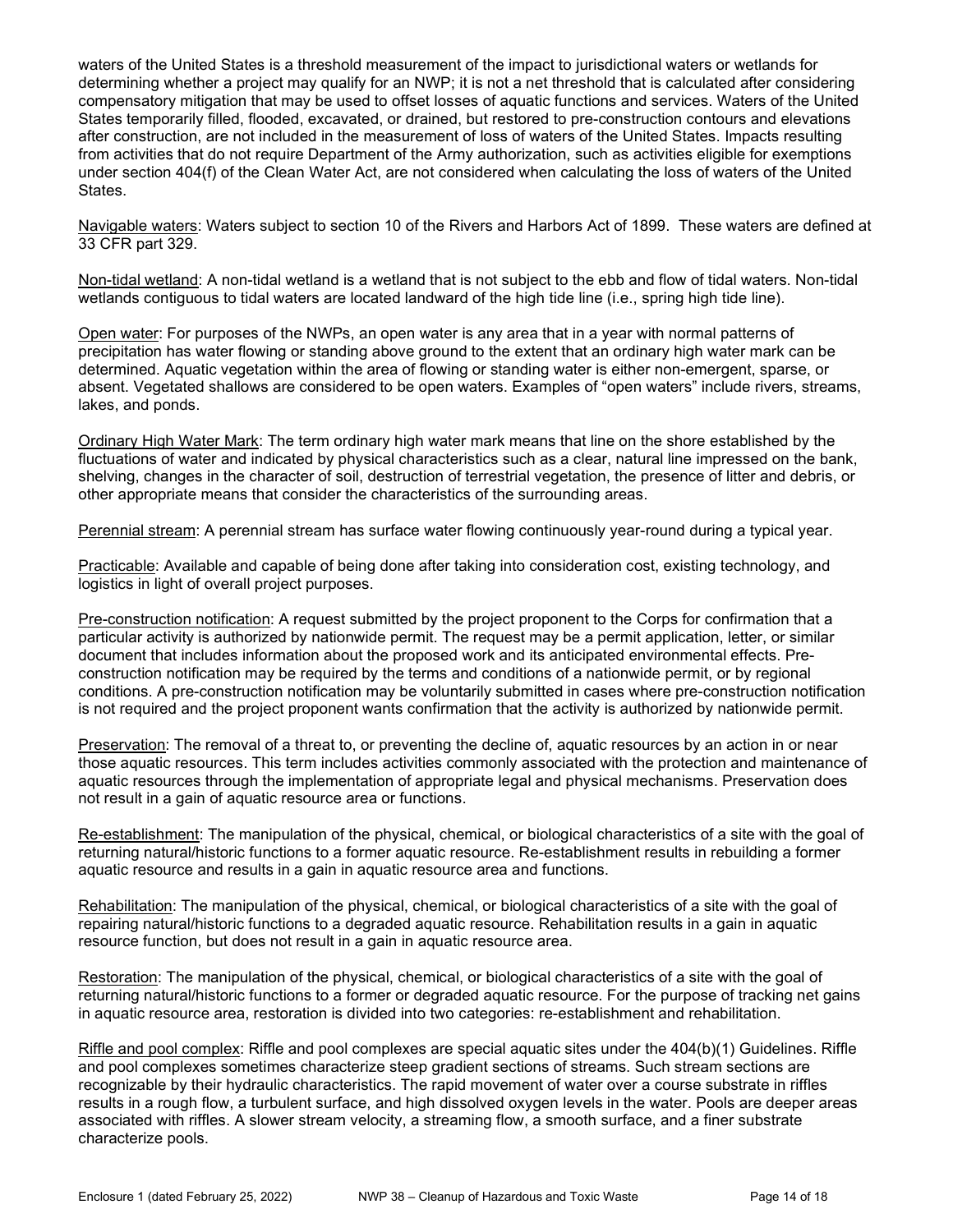Riparian areas: Riparian areas are lands next to streams, lakes, and estuarine-marine shorelines. Riparian areas are transitional between terrestrial and aquatic ecosystems, through which surface and subsurface hydrology connects riverine, lacustrine, estuarine, and marine waters with their adjacent wetlands, non-wetland waters, or uplands. Riparian areas provide a variety of ecological functions and services and help improve or maintain local water quality. (See general condition 23.)

Shellfish seeding: The placement of shellfish seed and/or suitable substrate to increase shellfish production. Shellfish seed consists of immature individual shellfish or individual shellfish attached to shells or shell fragments (i.e., spat on shell). Suitable substrate may consist of shellfish shells, shell fragments, or other appropriate materials placed into waters for shellfish habitat.

Single and complete linear project: A linear project is a project constructed for the purpose of getting people, goods, or services from a point of origin to a terminal point, which often involves multiple crossings of one or more waterbodies at separate and distant locations. The term "single and complete project" is defined as that portion of the total linear project proposed or accomplished by one owner/developer or partnership or other association of owners/developers that includes all crossings of a single water of the United States (i.e., a single waterbody) at a specific location. For linear projects crossing a single or multiple waterbodies several times at separate and distant locations, each crossing is considered a single and complete project for purposes of NWP authorization. However, individual channels in a braided stream or river, or individual arms of a large, irregularly shaped wetland or lake, etc., are not separate waterbodies, and crossings of such features cannot be considered separately.

Single and complete non-linear project: For non-linear projects, the term "single and complete project" is defined at 33 CFR 330.2(i) as the total project proposed or accomplished by one owner/developer or partnership or other association of owners/developers. A single and complete non-linear project must have independent utility (see definition of "independent utility"). Single and complete non-linear projects may not be "piecemealed" to avoid the limits in an NWP authorization.

Stormwater management: Stormwater management is the mechanism for controlling stormwater runoff for the purposes of reducing downstream erosion, water quality degradation, and flooding and mitigating the adverse effects of changes in land use on the aquatic environment.

Stormwater management facilities: Stormwater management facilities are those facilities, including but not limited to, stormwater retention and detention ponds and best management practices, which retain water for a period of time to control runoff and/or improve the quality (i.e., by reducing the concentration of nutrients, sediments, hazardous substances and other pollutants) of stormwater runoff.

Stream bed: The substrate of the stream channel between the ordinary high water marks. The substrate may be bedrock or inorganic particles that range in size from clay to boulders. Wetlands contiguous to the stream bed, but outside of the ordinary high water marks, are not considered part of the stream bed.

Stream channelization: The manipulation of a stream's course, condition, capacity, or location that causes more than minimal interruption of normal stream processes. A channelized jurisdictional stream remains a water of the United States.

Structure: An object that is arranged in a definite pattern of organization. Examples of structures include, without limitation, any pier, boat dock, boat ramp, wharf, dolphin, weir, boom, breakwater, bulkhead, revetment, riprap, jetty, artificial island, artificial reef, permanent mooring structure, power transmission line, permanently moored floating vessel, piling, aid to navigation, or any other manmade obstacle or obstruction.

Tidal wetland: A tidal wetland is a jurisdictional wetland that is inundated by tidal waters. Tidal waters rise and fall in a predictable and measurable rhythm or cycle due to the gravitational pulls of the moon and sun. Tidal waters end where the rise and fall of the water surface can no longer be practically measured in a predictable rhythm due to masking by other waters, wind, or other effects. Tidal wetlands are located channelward of the high tide line.

Tribal lands: Any lands title to which is either: 1) held in trust by the United States for the benefit of any Indian tribe or individual; or 2) held by any Indian tribe or individual subject to restrictions by the United States against alienation.

Tribal rights: Those rights legally accruing to a tribe or tribes by virtue of inherent sovereign authority, unextinguished aboriginal title, treaty, statute, judicial decisions, executive order or agreement, and that give rise to legally enforceable remedies.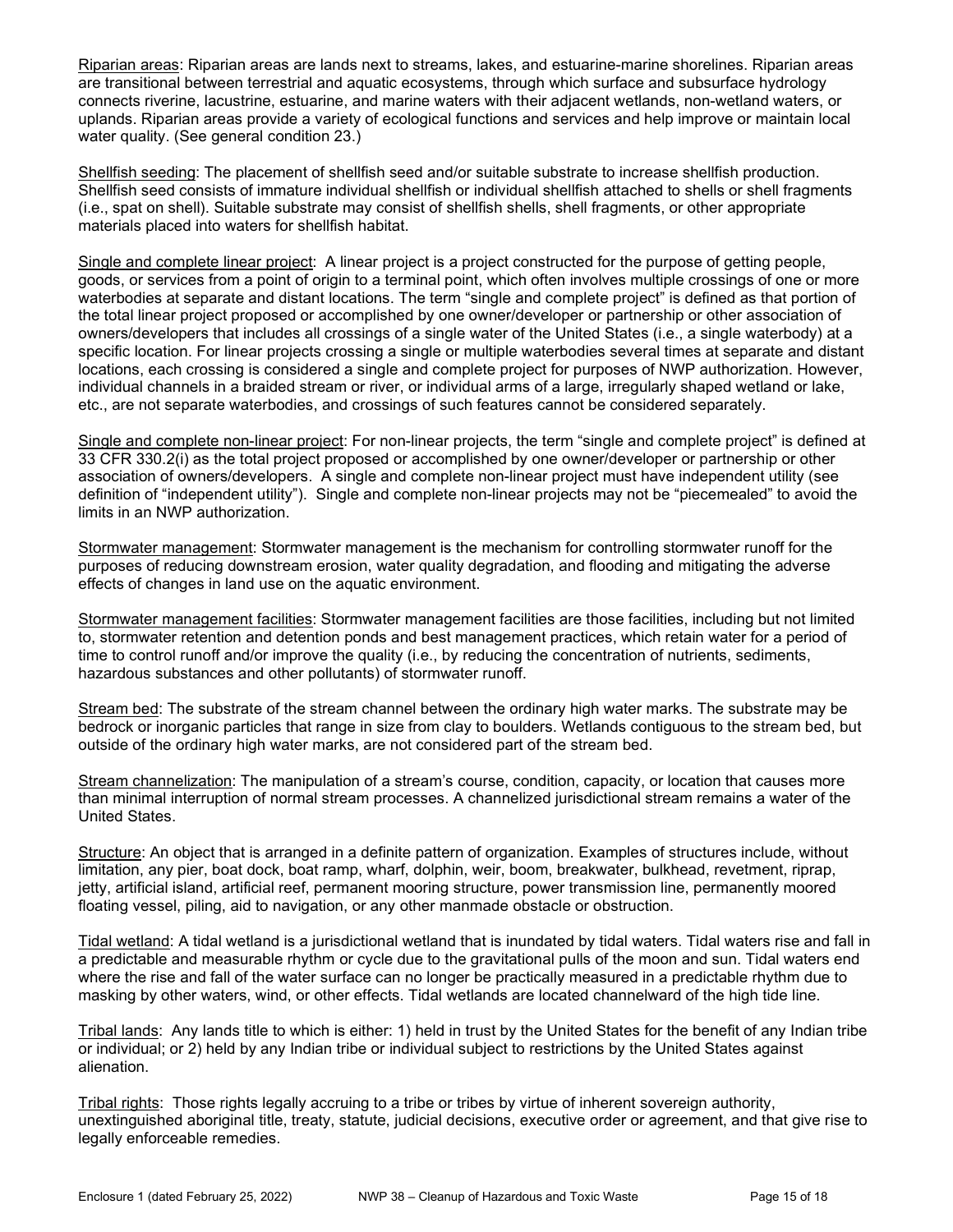Vegetated shallows: Vegetated shallows are special aquatic sites under the 404(b)(1) Guidelines. They are areas that are permanently inundated and under normal circumstances have rooted aquatic vegetation, such as seagrasses in marine and estuarine systems and a variety of vascular rooted plants in freshwater systems.

Waterbody: For purposes of the NWPs, a waterbody is a "water of the United States." If a wetland is adjacent to a waterbody determined to be a water of the United States, that waterbody and any adjacent wetlands are considered together as a single aquatic unit (see 33 CFR 328.4(c)(2)).

### G. Nationwide Permit Regional Conditions (Arizona)

- 1. The permittee shall submit a pre-construction notification (PCN) for all 2021 NWPs, in accordance with General Condition 32, in the following circumstances:
	- a. Activities that would result in a loss\* of waters of the United States within all perennial and intermittent waterbodies and special aquatic sites. (Refer to Regional Condition 2 for restrictions in special aquatic sites within the state of Arizona.)
	- b. Activities resulting in a discharge of dredged or fill material in waters of the U.S. on Tribal Lands\*\*;
	- c. All waterbodies designated by the Arizona Department of Environmental Quality as Outstanding Arizona Waters (OAWs), within 1600 meters (or 1 mile) upstream and/or 800 meters (1/2 mile) downstream of a designated OAW, and on tributaries to OAWs within 1600 meters of the OAW (see http://www.azdeq.gov/index.html).
	- d. All waterbodies designated by the Arizona Department of Environmental Quality as 303(d)-impaired surface waters, within 1600 meters (or 1 mile) upstream and/or 800 meters (1/2 mile) downstream of a designated impaired surface water, and on tributaries to impaired waters within 1600 meters of the impaired water (see http://www.azdeq.gov/index.html).
- 2. All 2021 NWPs are revoked in the state of Arizona for activities in wetlands, mudflats, vegetated shallows, or riffle and pool complexes, as defined at 40 CFR Part 230.40-45, resulting in a loss\* of waters of the United States greater than 0.10 acre.

\* "Loss" means waters of the United States that are permanently adversely affected by filling, flooding, excavation, or drainage because of the regulated activity.

\*\*"Tribal Lands" refers to any lands title to which is either: 1) held in trust by the United States for the benefit of any Indian tribe or individual; or 2) held by any Indian tribe or individual subject to restrictions by the United States against alienation.

NOTE: Regional Conditions on the Navajo Nation may be found at

https://www.spa.usace.army.mil/Portals/16/docs/civilworks/regulatory/publicnotices/Navajo%20Nation/2021%20NW P%20Reissuance\_Final%20Public%20Notice\_Navajo%20Nation.pdf?ver=Y05br0Ih59RLEwptpfmJOA%3d%3d.

#### H. 401 Water Quality Certification (401 WQC)

 A 401 WQC is mandatory for any activity that requires a Clean Water Act Section 404 permit. A 401 WQC is required prior to discharging any dredged or fill material into a water of the United States. Only one of the following 401 WQCs listed below will apply to your project. The geographical location of your project will determine which 401 WQC is applicable. The 401 WQCs issued for this NWP will remain in effect through March 14, 2026.

 On all "Non-Tribal Lands", lands that are not part of federally recognized Indian Reservation, the Arizona Department of Environmental Quality (ADEQ) is the agency responsible for issuing the 401 WQC.

 On all "Tribal Lands", lands that are part of a federally recognized Indian Reservation, the U.S. Environmental Protection Agency (EPA) is responsible for issuing the 401 WQC except where EPA has delegated the 401 WQC authority.

 If "Individual Certification" is required you must apply for, receive, and comply with the 401 WQC issued by ADEQ, EPA, or the appropriate Tribe.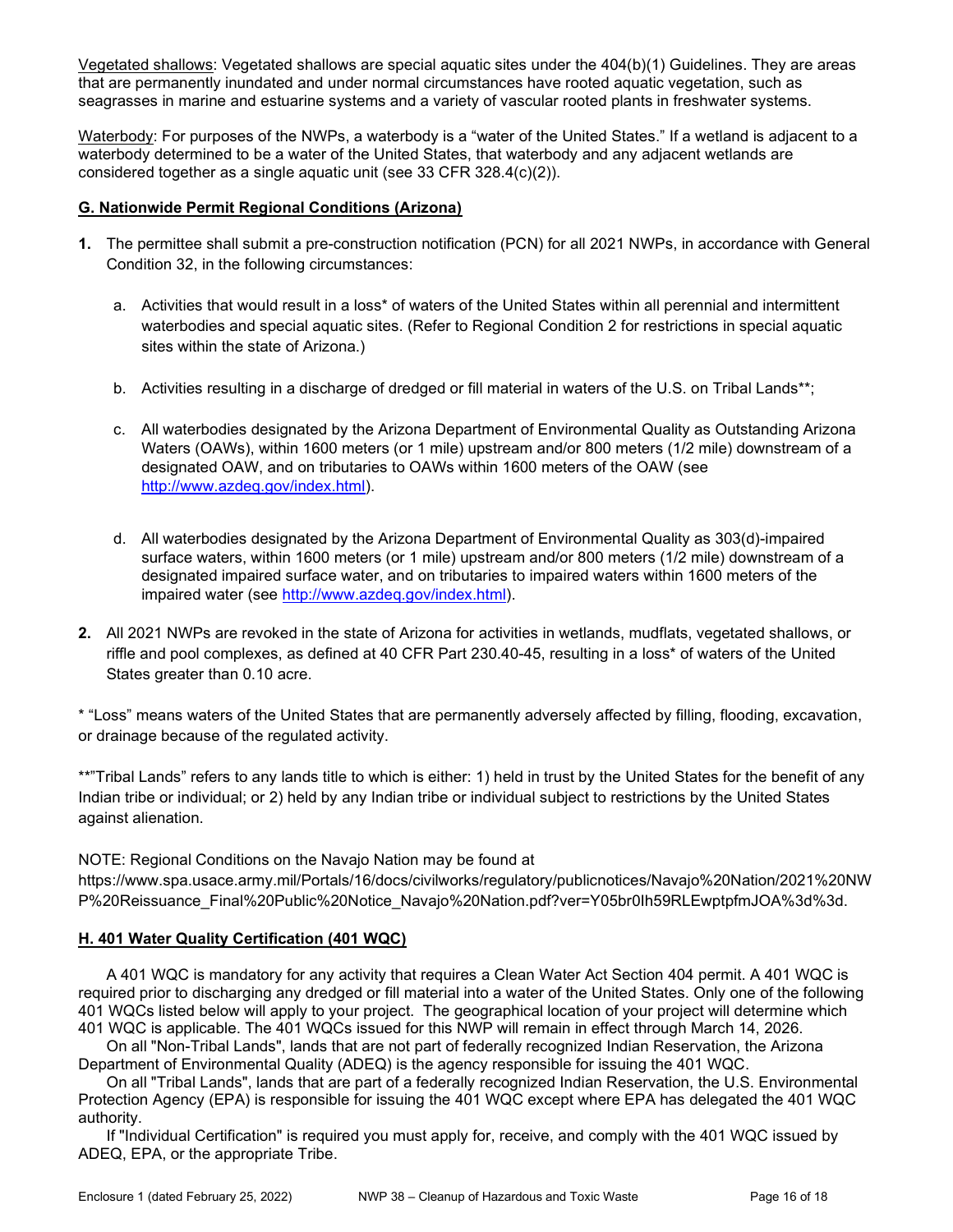### Non-tribal Lands - 401 ADEQ WQCs\*

Arizona Department of Environmental Quality Certified for all projects, except ADEQ requires that a project proponent submit an application to the department for a State WQC if the proposed activity will occur within the ordinary high water mark of any of the following waters: An outstanding Arizona water; an impaired water; a water that is listed as not-attaining; or a lake. This conditional certification, authorized under A.R.S. 49-202(C), is necessary to ensure the proposed activities will not cause or contribute to an exceedance in a surface water quality standard under Arizona Administrative Code R18-11.

#### Tribal Lands - 401 WQCs

 Fort Apache Indian Reservation (White Mountain Apache Tribe): Individual Certification waived for all projects. Gila River Indian Community<br>
Hopi Indian Reservation (Hopi Tribe): Individual Certification required for all projects.<br>
Individual Certification required for all projects. Individual Certification required for all projects. Hualapai Indian Reservation (Hualapai Tribe): Individual Certification waived for all projects. Individual Certification waived for all projects. Navajo Indian Reservation (Navajo Nation): Individual Certification required for all projects. All other Indian Reservations (EPA): Conditionally Certified.